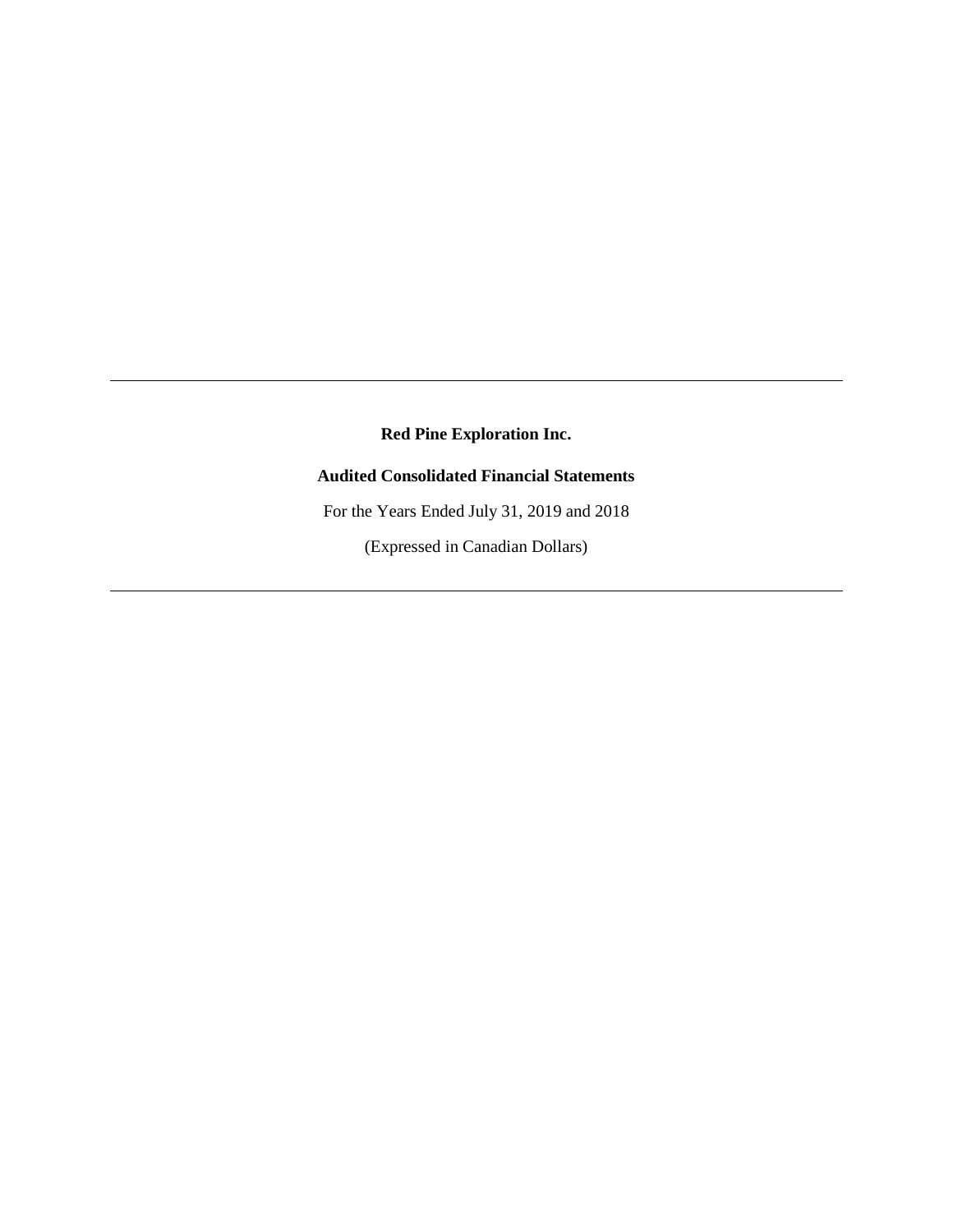To the Shareholders of Red Pine Exploration Inc.:

#### **Opinion**

We have audited the consolidated financial statements of Red Pine Exploration Inc. and its subsidiary (the "Company"), which comprise the consolidated statements of financial position as at July 31, 2019 and July 31, 2018, and the consolidated statements of loss and comprehensive loss, changes in shareholder's equity and cash flows for the years then ended, and notes to the consolidated financial statements, including a summary of significant accounting policies.

In our opinion, the accompanying consolidated financial statements present fairly, in all material respects, the consolidated financial position of the Company as at July 31, 2019 and July 31, 2018, and its consolidated financial performance and its consolidated cash flows for the years then ended in accordance with International Financial Reporting Standards.

### **Basis for Opinion**

We conducted our audits in accordance with Canadian generally accepted auditing standards. Our responsibilities under those standards are further described in the Auditor's Responsibilities for the Audit of the Consolidated Financial Statements section of our report. We are independent of the Company in accordance with the ethical requirements that are relevant to our audits of the consolidated financial statements in Canada, and we have fulfilled our other ethical responsibilities in accordance with these requirements. We believe that the audit evidence we have obtained is sufficient and appropriate to provide a basis for our opinion.

#### **Material Uncertainty Related to Going Concern**

We draw attention to Note 1 in the consolidated financial statements, which indicates that the Company's ability to continue operations and fund its mining interest expenditures is dependent on management's ability to secure additional financing. As at July 31, 2019, the Company had a working capital surplus of \$1,125,990, net cash used in operating activities of \$4,892,871 and an accumulated deficit of \$65,292,120. As stated in Note 1, management is actively pursuing additional sources of financing, and while it has been successful in doing so in the past, there can be no assurance it will be able to do so in the future. These material uncertainties cast significant doubt about the Company's ability to continue as a going concern. Our opinion is not modified in respect of this matter.

#### **Other Information**

Management is responsible for the other information. The other information comprises Management's Discussion and Analysis.

Our opinion on the consolidated financial statements does not cover the other information and we do not express any form of assurance conclusion thereon.

In connection with our audits of the consolidated financial statements, our responsibility is to read the other information and, in doing so, consider whether the other information is materially inconsistent with the consolidated financial statements or our knowledge obtained in the audits or otherwise appears to be materially misstated. We obtained Management's Discussion and Analysis prior to the date of this auditor's report. If, based on the work we have performed on this other information, we conclude that there is a material misstatement of this other information, we are required to report that fact. We have nothing to report in this regard.

#### **Responsibilities of Management and Those Charged with Governance for the Consolidated Financial Statements**

Management is responsible for the preparation and fair presentation of the consolidated financial statements in accordance with International Financial Reporting Standards, and for such internal control as management determines is necessary to enable the preparation of consolidated financial statements that are free from material misstatement, whether due to fraud or error.

In preparing the consolidated financial statements, management is responsible for assessing the Company's ability to continue as a going concern, disclosing, as applicable, matters related to going concern and using the going concern basis of accounting unless management either intends to liquidate the Company or to cease operations, or has no realistic alternative but to do so.

Those charged with governance are responsible for overseeing the Company's financial reporting process.

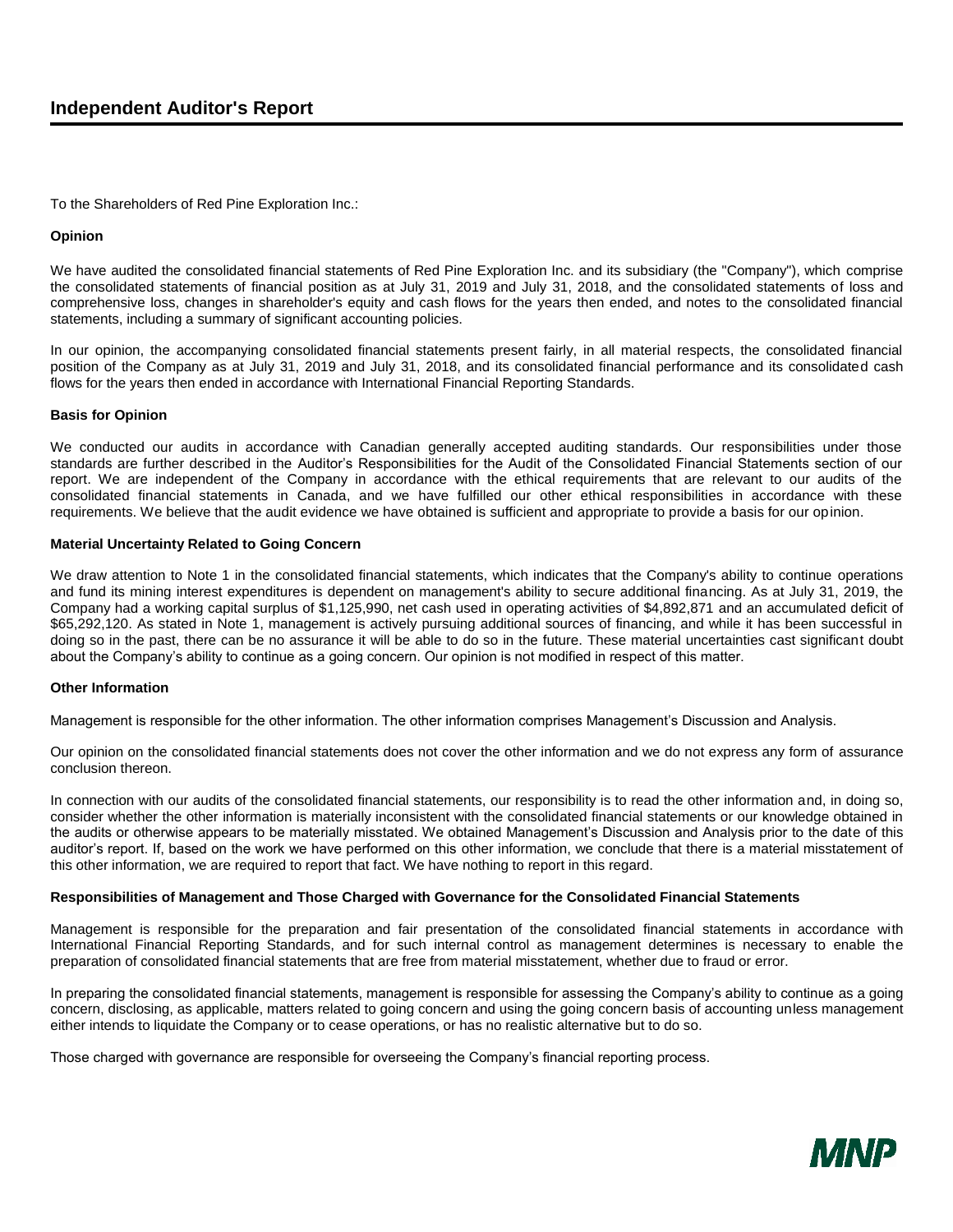#### **Auditor's Responsibilities for the Audit of the Consolidated Financial Statements**

Our objectives are to obtain reasonable assurance about whether the consolidated financial statements as a whole are free from material misstatement, whether due to fraud or error, and to issue an auditor's report that includes our opinion. Reasonable assurance is a high level of assurance, but is not a guarantee that an audit conducted in accordance with Canadian generally accepted auditing standards will always detect a material misstatement when it exists. Misstatements can arise from fraud or error and are considered material if, individually or in the aggregate, they could reasonably be expected to influence the economic decisions of users taken on the basis of these consolidated financial statements.

As part of an audit in accordance with Canadian generally accepted auditing standards, we exercise professional judgment and maintain professional skepticism throughout the audit. We also:

- Identify and assess the risks of material misstatement of the consolidated financial statements, whether due to fraud or error, design and perform audit procedures responsive to those risks, and obtain audit evidence that is sufficient and appropriate to provide a basis for our opinion. The risk of not detecting a material misstatement resulting from fraud is higher than for one resulting from error, as fraud may involve collusion, forgery, intentional omissions, misrepresentations, or the override of internal control.
- Obtain an understanding of internal control relevant to the audit in order to design audit procedures that are appropriate in the circumstances, but not for the purpose of expressing an opinion on the effectiveness of the Company's internal control.
- Evaluate the appropriateness of accounting policies used and the reasonableness of accounting estimates and related disclosures made by management.
- Conclude on the appropriateness of management's use of the going concern basis of accounting and, based on the audit evidence obtained, whether a material uncertainty exists related to events or conditions that may cast significant doubt on the Company's ability to continue as a going concern. If we conclude that a material uncertainty exists, we are required to draw attention in our auditor's report to the related disclosures in the consolidated financial statements or, if such disclosures are inadequate, to modify our opinion. Our conclusions are based on the audit evidence obtained up to the date of our auditor's report. However, future events or conditions may cause the Company to cease to continue as a going concern.
- Evaluate the overall presentation, structure and content of the consolidated financial statements, including the disclosures, and whether the consolidated financial statements represent the underlying transactions and events in a manner that achieves fair presentation.

We communicate with those charged with governance regarding, among other matters, the planned scope and timing of the audits and significant audit findings, including any significant deficiencies in internal control that we identify during our audits.

We also provide those charged with governance with a statement that we have complied with relevant ethical requirements regarding independence, and to communicate with them all relationships and other matters that may reasonably be thought to bear on our independence, and where applicable, related safeguards.

The engagement partner on the audit resulting in this independent auditor's report is Patrycja Anna Kajda.

 $M$  $\Lambda$ / $P$ <sub> $LL$ </sub> $\rho$ 

Mississauga, Ontario Chartered Professional Accountants

November 28, 2019 Licensed Public Accountants

# **MNP**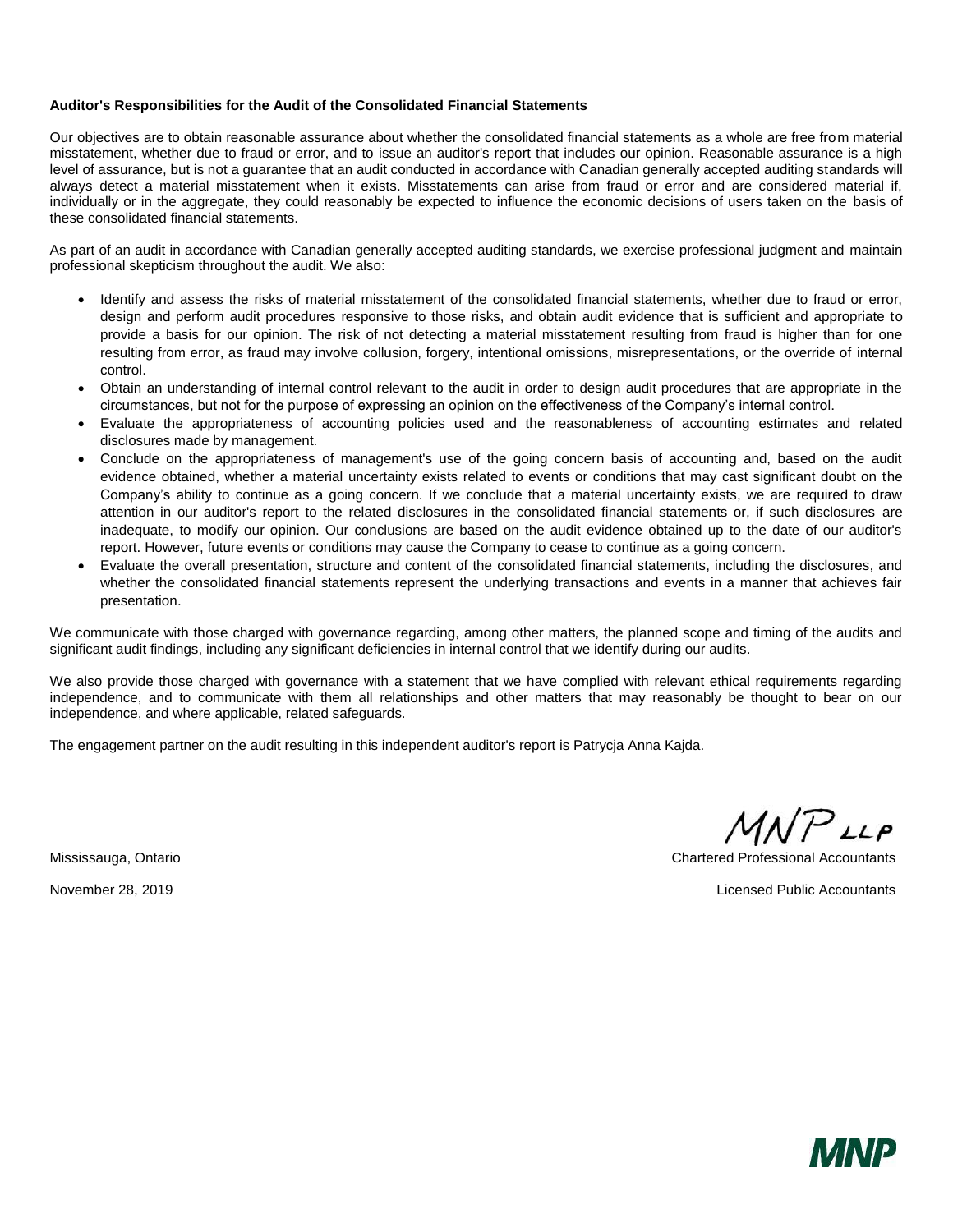### **Red Pine Exploration Inc. Consolidated Statements of Financial Position**

*(Expressed in Canadian Dollars)*

|                                                           | <b>July 31, 2019</b> | <b>July 31, 2018</b> |
|-----------------------------------------------------------|----------------------|----------------------|
| <b>Assets</b>                                             |                      |                      |
|                                                           |                      |                      |
| <b>Current Assets:</b>                                    |                      |                      |
| Cash and Cash Equivalents                                 | \$<br>695,996        | 1,943,300<br>\$      |
| <b>Marketable Securities</b>                              | 2,500                | 2,500                |
| Amounts Receivable (note 3, 6)                            | 803,559              | 295,115              |
| Amounts Receivable from Joint Venture Partner (note 5, 6) |                      | 563,791              |
| Prepaid Expenses                                          | 89,310               | 64,398               |
| <b>Total Current Assets</b>                               | 1,591,365            | 2,869,104            |
| Equipment (note 4)                                        | 60,832               | 149,960              |
| Perpetual Software Licenses (note 4)                      | 18,204               | 26,304               |
| Leasehold Improvements (note 4)                           | 86,297               | 105,474              |
| Long-Term Rent Deposit (note 12)                          | 41,579               | 41,579               |
|                                                           |                      |                      |
| <b>Total Assets</b>                                       | \$1,798,277          | \$3,192,421          |
|                                                           |                      |                      |
| <b>Liabilities</b>                                        |                      |                      |
| <b>Current Liabilities:</b>                               |                      |                      |
| Accounts Payable and Accrued Liabilities (note 7)         | \$<br>354,499        | 375,198<br>\$        |
| Deferred Flow-Through Premium (note 8)                    |                      | 130,031              |
| Flow-Through Provision (note 9)                           | 110,876              | 110,876              |
| Lease Inducements (note 10)                               |                      | 15,922               |
| <b>Total Current Liabilities</b>                          | 465,375              | 632,027              |
|                                                           |                      |                      |
| Rental Deposit (note 12)                                  | 17,281               | 17,281               |
|                                                           |                      |                      |
| <b>Total Liabilities</b>                                  | 482,656              | 649,308              |
| <b>Shareholder's Equity</b>                               |                      |                      |
|                                                           |                      |                      |
| Share Capital (note 11)                                   | 55,258,221           | 46, 361, 624         |
| Contributed Surplus (note 11)                             | 8,043,575            | 7,658,688            |
| Warrant Reserve (note 11)                                 | 3,305,945            | 8,834,875            |
| <b>Accumulated Deficit</b>                                | (65, 292, 120)       | (60, 312, 074)       |
|                                                           |                      |                      |
| <b>Total Shareholders' Equity</b>                         | 1,315,621            | 2,543,113            |
| <b>Total Liabilities and Shareholders' Equity</b>         | \$<br>1,798,277      | \$<br>3,192,421      |

*The accompanying notes are an integral part of these Consolidated Financial Statements.*

**Nature of Operations and Going Concern** *(note 1)* **Commitments and Contingencies** *(note 12)*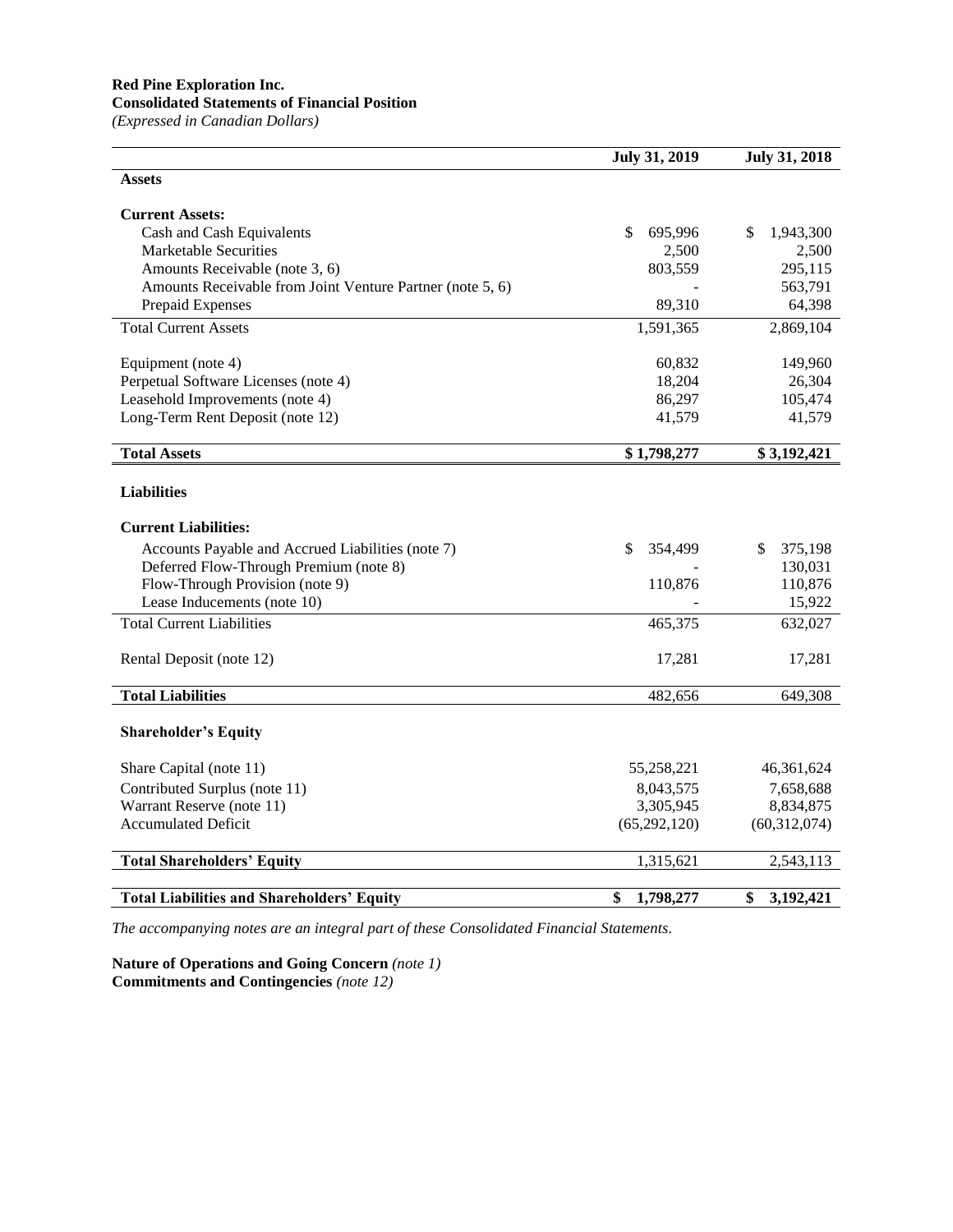### **Red Pine Exploration Inc. Consolidated Statements of Loss and Comprehensive Loss**

*(Expressed in Canadian Dollars)*

|                                                         | <b>Year ended</b>    | <b>Year ended</b>    |
|---------------------------------------------------------|----------------------|----------------------|
|                                                         | <b>July 31, 2019</b> | <b>July 31, 2018</b> |
| <b>Expenses</b>                                         |                      |                      |
| Exploration Expenditures (notes 4, 5)                   | \$4,842,553          | \$6,078,021          |
| General and Administrative (notes 10, 12)               | 714,811              | 595,199              |
| Payroll & Professional Fees (note 6)                    | 476,631              | 435,573              |
| Share-Based Compensation (note 11)                      | 384,887              | 16,489               |
| Depreciation and Amortization (note 4)                  | 108.305              | 106,344              |
| Foreign Exchange Loss                                   | 2,062                | 2,834                |
| <b>Interest Income</b>                                  | (9,638)              |                      |
| Deferred Premium (note 8)                               | (407, 931)           | (121, 403)           |
| Recovery of Exploration Expenditures (note 5)           | (1, 131, 634)        | (2,978,768)          |
| <b>Total Expenses</b>                                   | 4,980,046            | 4,134,289            |
| Other income                                            |                      |                      |
| Sale Net Smelter Return (note 5)                        |                      | (300,000)            |
|                                                         |                      |                      |
| Loss and Comprehensive Loss for the Year                | \$(4,980,046)        | \$ (3,834,289)       |
| Loss per share – basic and diluted                      | \$(0.01)             | \$ (0.01)            |
| Weighted average shares outstanding – basic and diluted | 340,024,500          | 284, 209, 655        |

*The accompanying notes are an integral part of these Consolidated Financial Statements*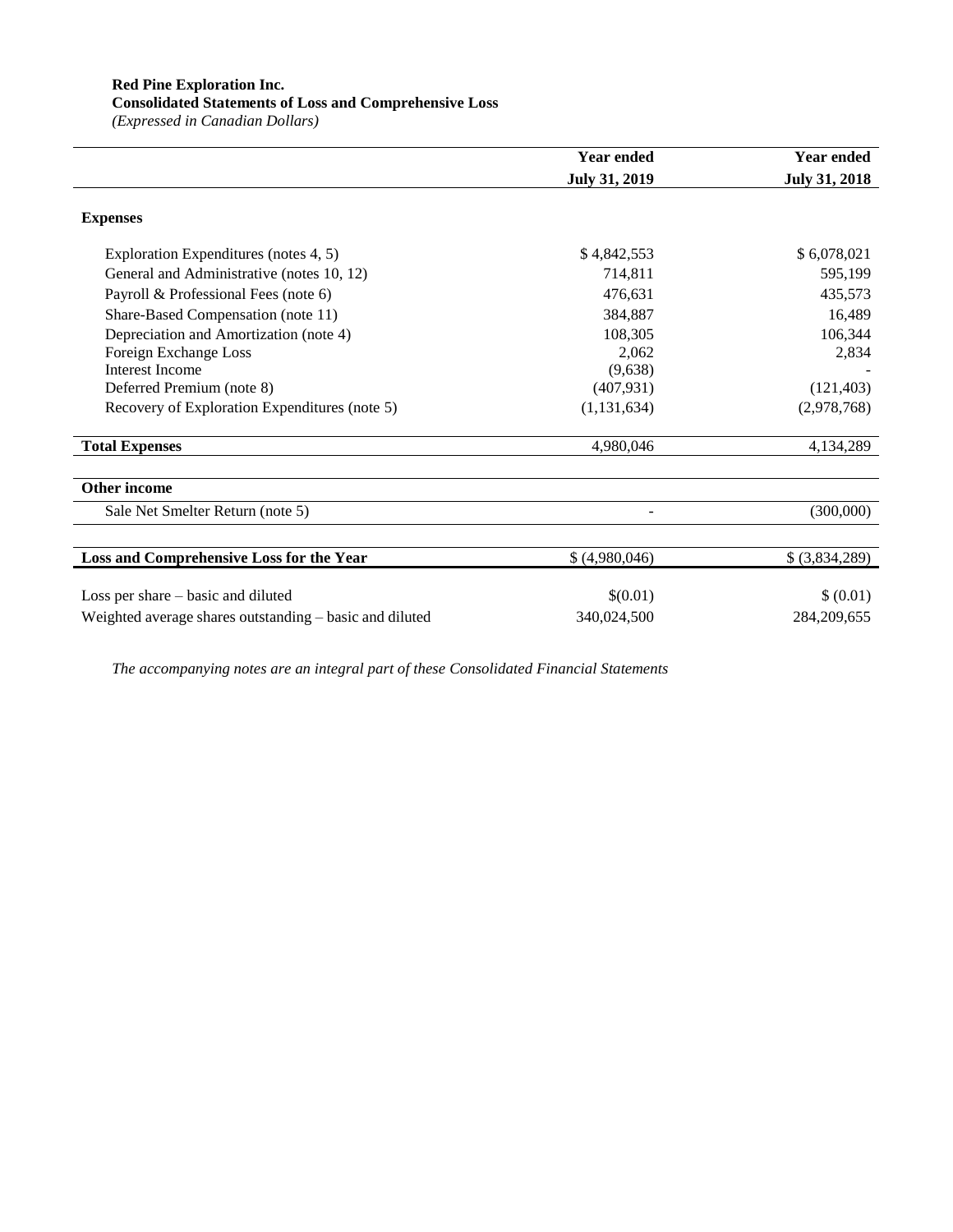## **Red Pine Exploration Inc.**

### **Consolidated Statements of Cash Flows**

*(Expressed in Canadian Dollars)*

|                                                           | <b>Year Ended</b>    | <b>Year Ended</b>    |
|-----------------------------------------------------------|----------------------|----------------------|
|                                                           | <b>July 31, 2019</b> | <b>July 31, 2018</b> |
| <b>Operating Activities</b>                               |                      |                      |
| <b>Loss for the Year</b>                                  | \$ (4,980,046)       | \$(3,834,289)        |
| Adjustments for non-cash items:                           |                      |                      |
| Amortization of lease inducements                         | (15, 922)            | (15, 923)            |
| Amortization and depreciation                             | 108,305              | 106,344              |
| Amortization included in exploration expenditures         | 8,100                | 8,100                |
| Share-based property acquisition                          |                      | 10,000               |
| Share-based compensation                                  | 384,887              | 16,489               |
| Recognition of deferred premium                           | (407, 931)           | (121, 403)           |
| Change in working capital items:                          |                      |                      |
| Amounts receivable                                        | (508, 444)           | 379,135              |
| Amounts receivable from joint-venture partners            | 563,791              | (235, 673)           |
| Prepaid expenses                                          | (24, 912)            | (20,763)             |
| Accounts payable and accrued liabilities                  | (20,699)             | (344, 692)           |
| Flow -Through Provision                                   |                      | (137, 041)           |
| Obligation to Joint Venture                               |                      |                      |
| Net cash used in operating activities                     | (4,892,871)          | (4,189,716)          |
|                                                           |                      |                      |
| <b>Investing Activities</b>                               |                      |                      |
| Vehicular purchase                                        |                      | (35,218)             |
| Exploration equipment purchases                           |                      | (2,401)              |
| Office equipment purchase                                 |                      | (982)                |
| Net cash used in investing activities                     |                      | (38,601)             |
| <b>Financing Activities</b>                               |                      |                      |
| Proceeds from private placements                          | 3,741,500            | 2,557,099            |
| Proceeds from warrant and option exercise                 | 11,200               | 226,347              |
| Share issue costs                                         | (107, 133)           |                      |
| Net cash provided by financing activities                 | 3,645,567            | 2,783,446            |
| <b>Cash and Cash Equivalents</b>                          |                      |                      |
| Net increase (decrease) in cash and cash equivalents      | (1,247,304)          | (1,444,871)          |
| Cash and cash equivalents - beginning of year             | 1,943,300            | 3,388,171            |
| Cash and cash equivalents - end of year                   | \$695,996            | \$1,943,300          |
|                                                           |                      |                      |
| <b>Supplemental Disclosures:</b>                          |                      |                      |
| Interest received as cash<br>Shares issued to settle debt | 9,638<br>\$<br>\$    | \$                   |
|                                                           |                      | \$16,083             |

*The accompanying notes are an integral part of these Consolidated Financial Statements.*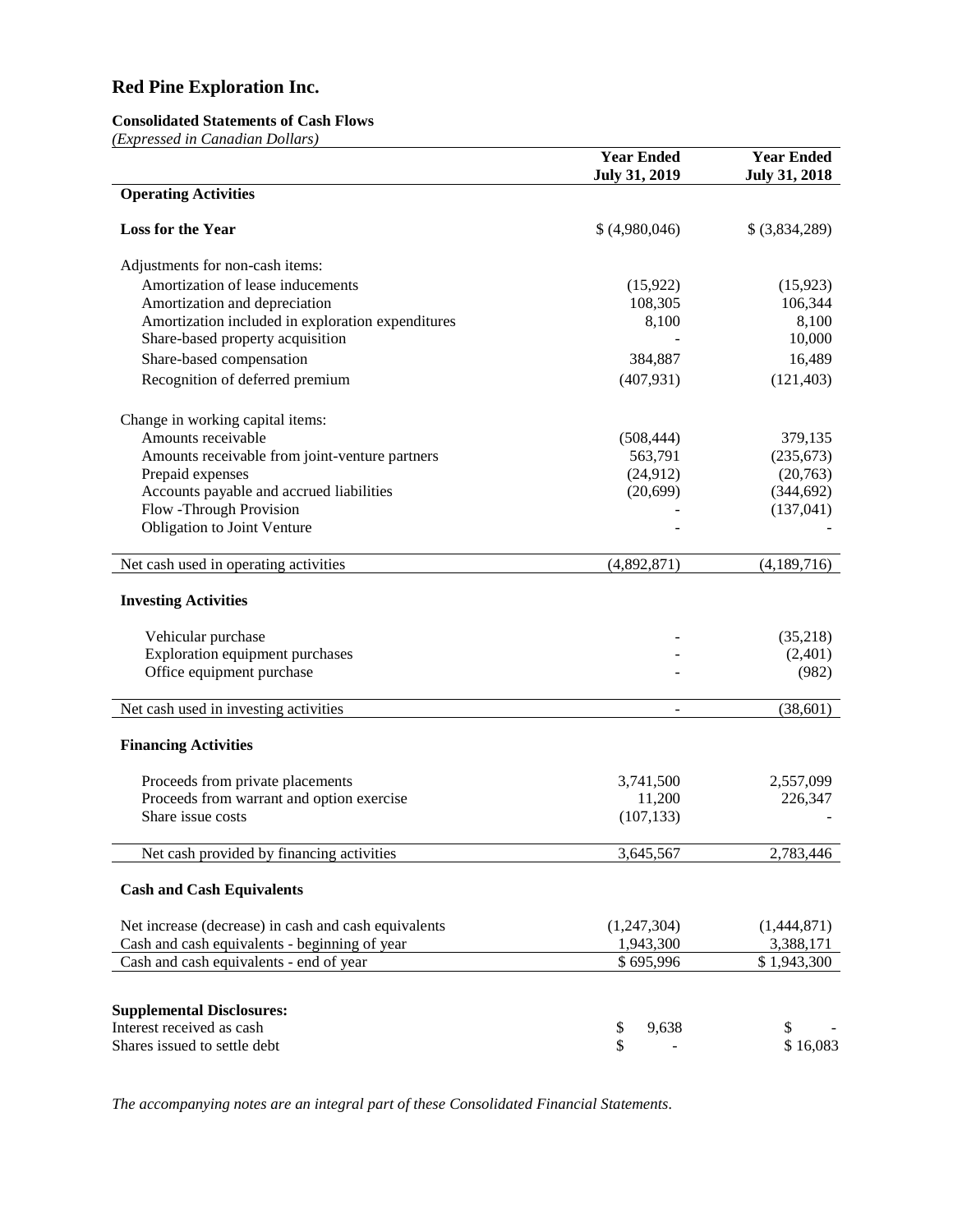### **Red Pine Exploration Inc.**

### **Consolidated Statements of Changes in Shareholder's Equity**

*(Expressed in Canadian Dollars)*

|                                     | <b>Shares</b> | <b>Share</b> | <b>Contributed</b>       | Warrant        | <b>Accumulated</b> | Shareholder's |
|-------------------------------------|---------------|--------------|--------------------------|----------------|--------------------|---------------|
|                                     | #             | Capital      | <b>Surplus</b>           | <b>Reserve</b> | <b>Deficit</b>     | <b>Equity</b> |
|                                     |               |              |                          |                |                    |               |
| <b>Balance - July 31, 2017</b>      | 264,149,026   | 44,037,907   | 7,642,199                | 8,462,564      | (56, 477, 785)     | 3,664,885     |
|                                     |               |              |                          |                |                    |               |
| <b>Private Placements</b>           | 27,426,315    | 2,865,300    |                          |                |                    | 2,865,300     |
| Fair Value of Warrants Issued       |               | (1,495,316)  |                          | 1,495,316      |                    |               |
| Fair Value of Flow-Through Premiums |               | (113,500)    |                          |                |                    | (113,500)     |
| Cost of Issue                       |               | (308, 102)   |                          |                |                    | (308, 102)    |
| <b>Warrants Exercised</b>           | 2,388,105     | 226,247      |                          |                |                    | 226,247       |
| Fair Value of Warrants Exercised    |               | 135,193      |                          | (135, 193)     |                    |               |
| Fair Value of Warrants Expired      |               | 987,812      |                          | (987, 812)     |                    |               |
| <b>Shares-for-Debt Settlement</b>   | 146,209       | 16.083       |                          |                |                    | 16.083        |
| Shares for Acquisition of Property  | 100,000       | 10,000       |                          |                |                    | 10,000        |
| <b>Stock-Based Compensation</b>     |               |              | 16,489                   |                |                    | 16,489        |
| Loss for the Year                   |               |              |                          |                | (3,834,289)        | (3,834,289)   |
| <b>Balance – July 31, 2018</b>      | 294,209,655   | 46,361,624   | 7,658,688                | 8,834,875      | (60,312,074)       | 2,543,113     |
| <b>Private Placements</b>           | 74,830,000    | 3,741,500    |                          |                |                    | 3,741,500     |
| Fair Value of Warrants Issued       |               | (356,097)    |                          | 356,097        |                    |               |
| Fair Value of Flow-Through Premiums |               | (277,900)    |                          |                |                    | (277,900)     |
| Cost of Issue                       |               | (107, 133)   |                          |                |                    | (107, 133)    |
| <b>Warrants Exercised</b>           | 190,668       | 11.200       |                          |                |                    | 11,200        |
| Fair Value of Warrants Exercised    |               | 17,552       |                          | (17, 552)      |                    |               |
| Fair Value of Warrants Expired      |               | 5,891,593    | $\overline{\phantom{a}}$ | (5,891,593)    |                    |               |
| Fair Value Broker Warrants          |               | (24, 118)    |                          | 24,118         |                    |               |
| <b>Stock-Based Compensation</b>     |               |              | 384,887                  |                |                    | 384,887       |
| Loss for the Year                   |               |              |                          |                | (4,980,046)        | (4,980,046)   |
| <b>Balance – July 31, 2019</b>      | 369,230,323   | 55,258,221   | 8,043,575                | 3,305,945      | (65,292,120)       | 1,315,621     |

*The accompanying notes are an integral part of these Consolidated Financial Statements.*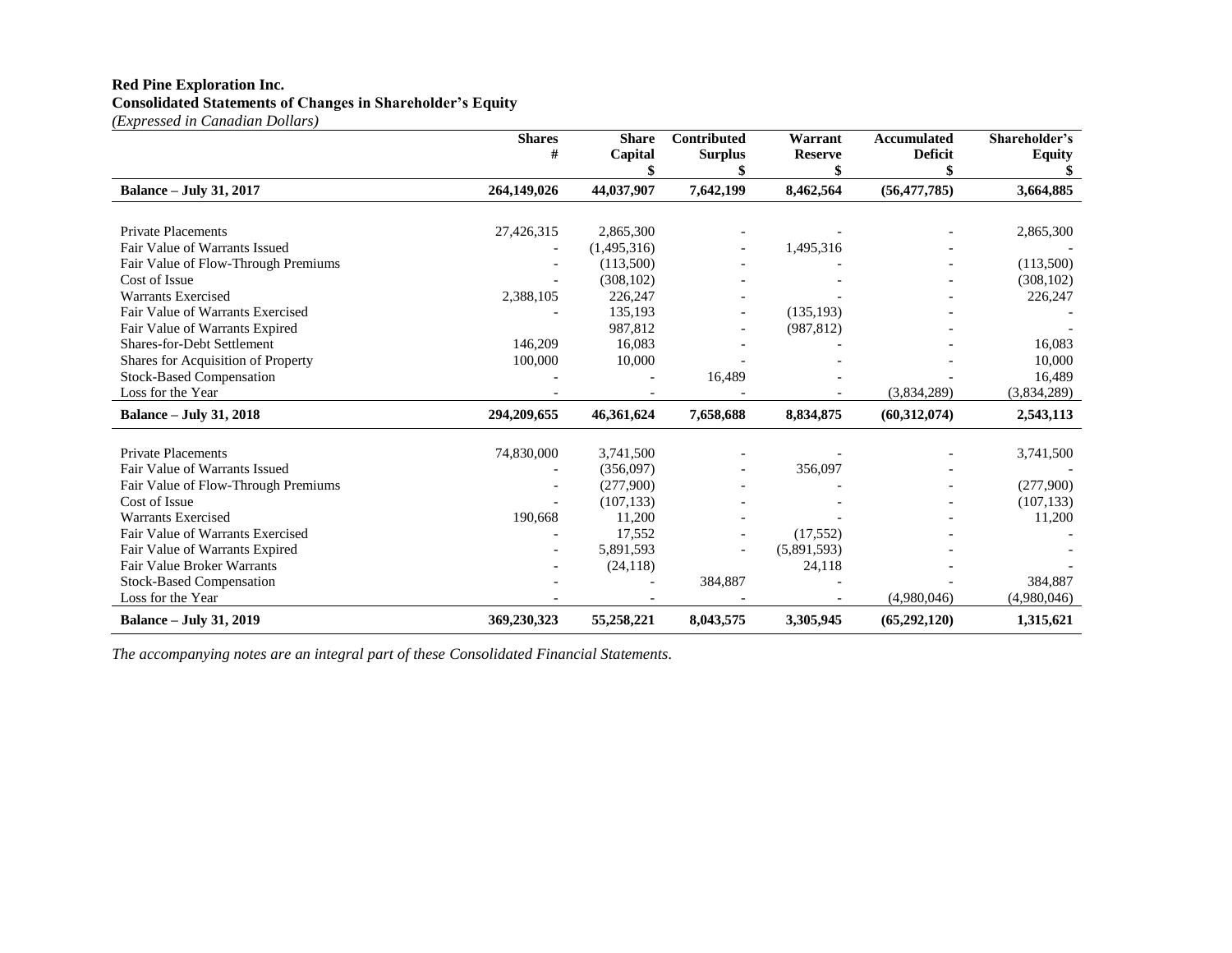## **1. Nature of Operations and Going Concern**

Red Pine Exploration Inc. (the "Company" or "Red Pine") was founded in 1936 under the laws of Ontario, Canada for the acquisition, exploration, and development of mining properties. The Company's head office and primary location of its registered records is 145 Wellington Street West, Suite 1001, Toronto, Ontario, M5J 1H8. The Company is currently in the exploration stage and has not commenced any commercial operations.

The accompanying Consolidated Financial Statements have been prepared on the basis of a going concern, which contemplates the realization of assets and liquidation of liabilities in the normal course of business.

As at July 31, the Company had a working capital surplus of \$1,125,990 (July 31, 2018: \$2,237,077), net cash used in operating activities of \$4,892,871 (July 31, 2018: \$4,189,716) and an accumulated deficit of \$65,292,120 (July 31, 2018: \$60,312,074).

In assessing whether the going concern assumption is appropriate, management considers all available information about the future, which is at least, but not limited to, twelve months from the end of the reporting period. The Company's ability to continue operations and fund its mining interest expenditures is dependent on management's ability to secure additional financing. Management is actively pursuing such additional sources of financing, and while it has been successful in doing so in the past, there can be no assurance it will be able to do so in the future. The Company is currently in the exploration stage and has not commenced commercial operations. These conditions cast significant doubt about the Company's ability to continue as a going concern.

Theses Consolidated Financial Statements do not give effect to adjustments that would be necessary should the Company be unable to continue as a going concern and therefore need to realize its assets and liquidate its liabilities and commitments in other than the normal course of business and at amounts different from those in the accompanying Consolidated Financial Statements.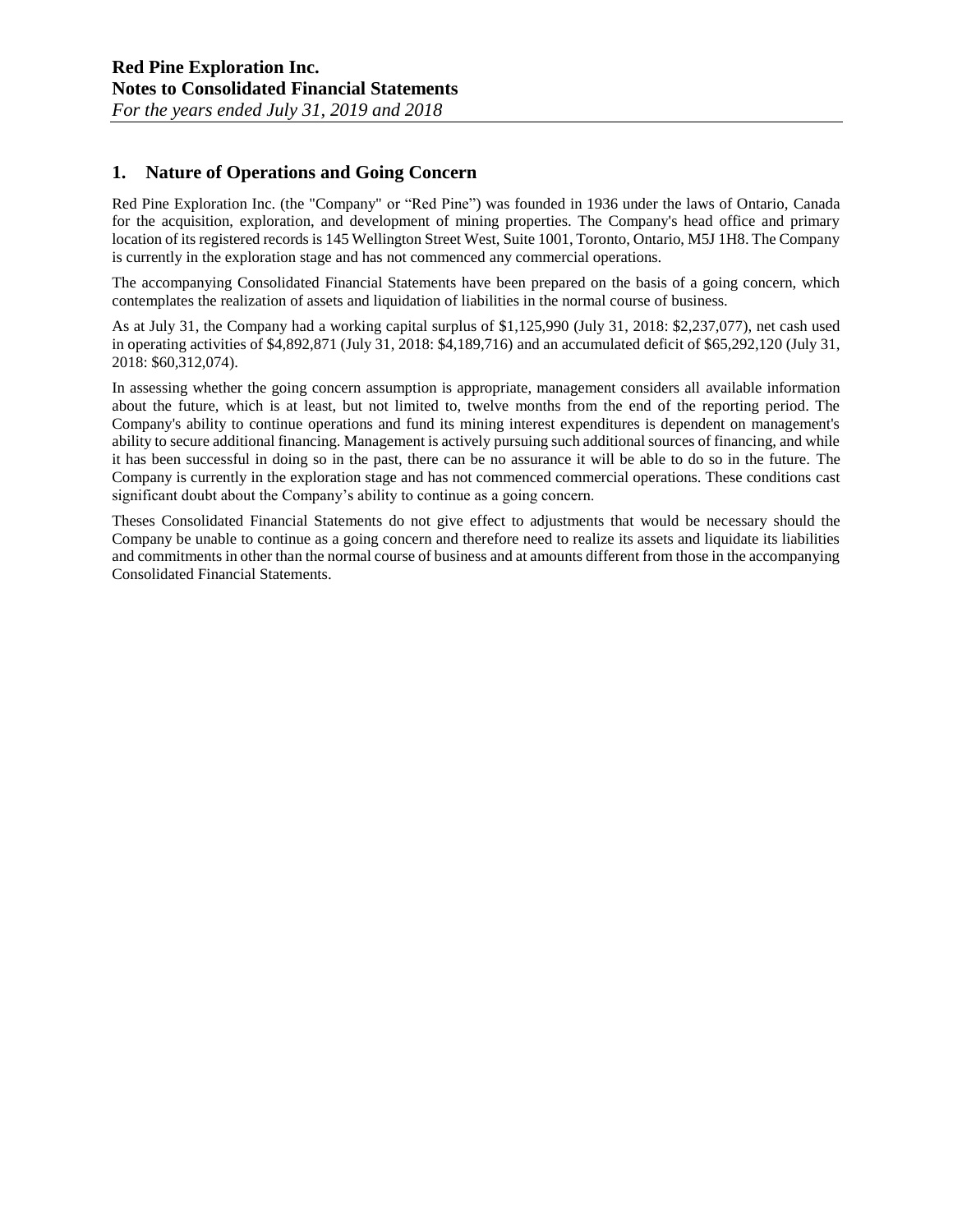## **2. Significant Accounting Policies**

### *(a) Statement of compliance*

These Consolidated Financial Statements have been prepared in accordance and comply with International Financial Reporting Standards ("IFRS") as issued by the International Accounting Standards Board ("IASB") and interpretations issued by the IFRS Interpretations Committee ("IFRIC").

The Consolidated Financial Statements were approved by the Board of Directors on November 28, 2019.

### *(b) Basis of presentation*

These Consolidated Financial Statements have been prepared on a historical cost basis except for certain financial instruments that have been measured at fair value. In addition, these Consolidated Financial Statements have been prepared using the accrual basis of accounting, except for cash flow information.

### *(c) Basis of consolidation*

These Consolidated Financial Statements include the accounts of the Company and its wholly owned subsidiary Augustine Ventures Inc. ("Augustine"). All intercompany balances and transactions have been eliminated.

### *(d) Significant accounting judgements and estimates*

The preparation of these Consolidated Financial Statements requires management to make estimates and assumptions that affect the reported amounts of assets and liabilities at the date of the financial statements and reported amounts of expenses during the reporting period.

Actual outcomes could differ from these estimates. The Consolidated Financial Statements include estimates which, by their nature, are uncertain. The impacts of such estimates are pervasive throughout the Consolidated Financial Statements and may require accounting adjustments based on future occurrences. Revisions to accounting estimates are recognized in the period in which the estimate is revised and also in future periods when the revision affects both current and future periods. Significant accounting judgments, estimates and underlying assumptions are reviewed on an ongoing basis.

Significant assumptions about the future and other sources of estimation uncertainty that management has made at the end of the reporting period, that could have an effect on the amounts recognized in the Consolidated Financial Statements relate to the following:

### *Going concern*

The preparation of the Consolidated Financial Statements requires management to make judgments regarding the going concern of the Company.

### *Share-based compensation*

Estimating fair value for granted stock options requires determining the most appropriate valuation model which is dependent on the terms and conditions of the grant. This estimate also requires determining the most appropriate inputs to the valuation model including the expected life of the option, volatility, dividend yield, and rate of forfeitures and making assumptions about them. The value of the share-based payment expense along with the assumptions and model used for estimating fair value for share-based compensation transactions are disclosed in Note 11.

### *Deferred Flow-Through Premium and Flow-Through Provision Estimates*

The assumptions and calculations used for estimating the value attributed to the flow-through premiums on flowthrough financings and flow-through provisions as disclosed in Notes 8 and 9.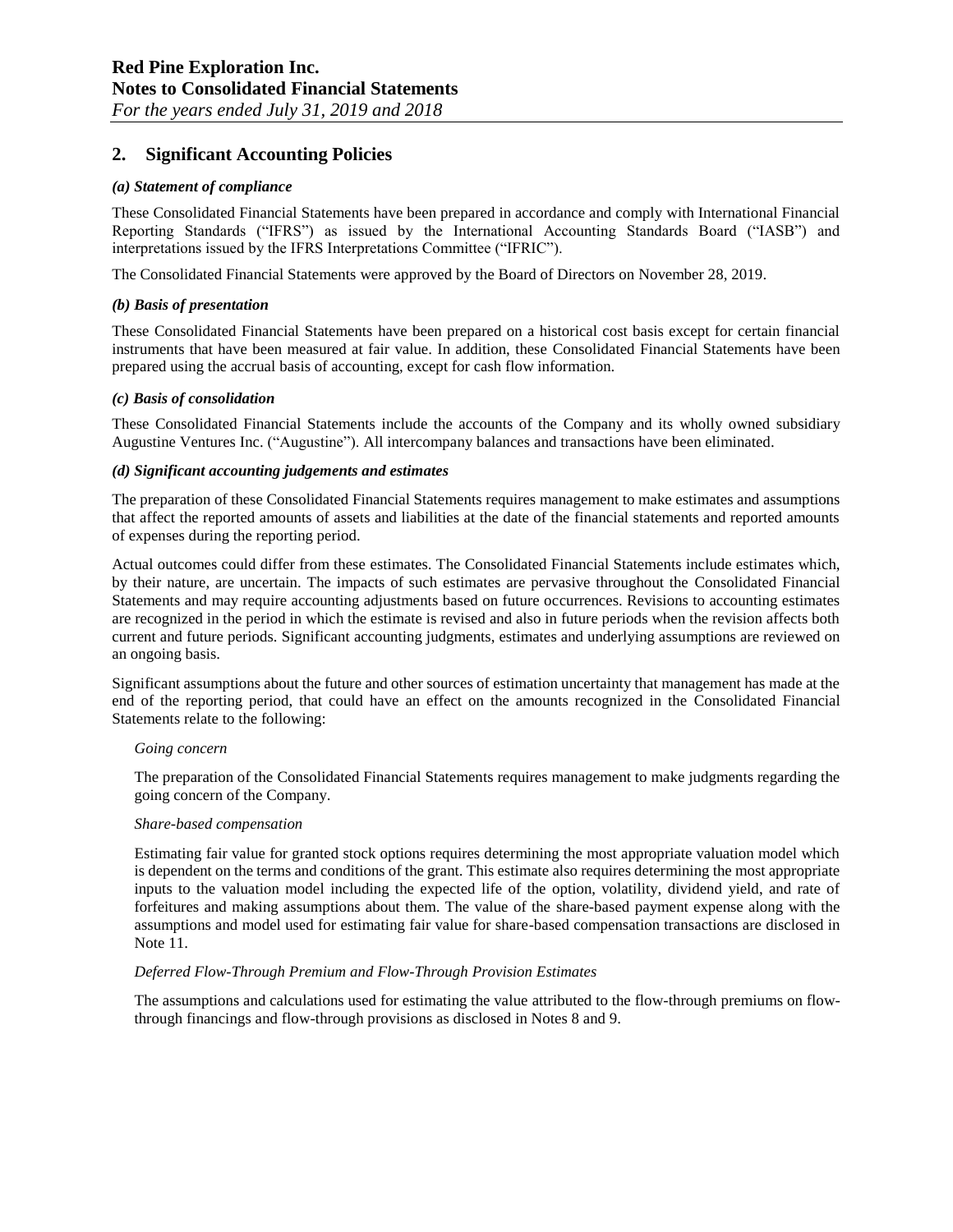### *(d) Significant accounting judgements and estimates (Continued)*

### *Deferred taxes*

The estimation of income taxes includes evaluating the recoverability of deferred tax assets based on an assessment of the Company's ability to utilize the underlying future tax deductions against future taxable income prior to expiry of those deductions. Management assesses whether it is probable that some or all of the deferred tax assets will not be realized. The ultimate realization of deferred tax assets is dependent upon the generation of future taxable income, which in turn is dependent upon the successful discovery, extraction, development and commercialization of mineral reserves. To the extent that management's assessment of the Company's ability to utilize future tax deductions changes, the Company would be required to recognize more or fewer deferred tax assets, and deferred tax provisions or recoveries could be affected.

### *(e) Foreign currencies*

The presentation currency of the Company and the functional currency of the Company and its subsidiaries is the Canadian dollar.

### *(f) Financial instruments*

Effective August 1, 2018, the Company adopted IFRS 9, "Financial instruments, classification and measurement". IFRS 9 introduces new requirements for the classification and measurement of financial assets. The Company's adoption of IFRS 9 did not have a material impact on the consolidated financial statements.

IFRS 9 includes finalized guidance on the classification and measurement of financial assets. Under IFRS 9, financial assets are classified and measured either at amortized cost, fair value through other comprehensive income ("FVOCI") or fair value through profit or loss ("FVTPL") based on the business model in which they are held and the characteristics of their contractual cash flows. IFRS 9 largely retains the existing requirements in IAS 39 - Financial Instruments: Recognition and Measurement ("IAS 39"), for the classification and measurement of financial liabilities.

All financial assets not classified at amortized cost or FVOCI are measured at FVTPL. On initial recognition, the Company can irrevocably designate a financial asset at FVTPL if doing so eliminates or significantly reduces an accounting mismatch.

A financial asset is measured at amortized cost if it meets both of the following conditions and is not designated as FVTPL:

- It is held within a business model whose objective is to hold the financial asset to collect the contractual cash flows associated with the financial asset instead of selling the financial asset for a profit or loss;
- Its contractual terms give rise to cash flows that are solely payments of principal and interest. All financial instruments are initially recognized at fair value on the statement of financial position.

Subsequent measurement of financial instruments is based on their classification. Financial assets and liabilities classified at FVTPL are measured at fair value with changes in those fair values recognized in the statement of loss and comprehensive loss for the period. Financial assets classified at amortized cost and financial liabilities are measured at amortized cost using the effective interest method.

| <b>Financial assets:</b>           | <b>IAS 39 Classification</b>            | <b>IFRS 9 Classification</b> |
|------------------------------------|-----------------------------------------|------------------------------|
| Cash and cash equivalents          | <b>FVTPL</b>                            | <b>FVTPL</b>                 |
| Accounts receivable                | Loans & receivables                     | Amortized cost               |
| Marketable securities              | Available for sale                      | <b>FVTPL</b>                 |
| <b>Financial liabilities:</b>      | <b>IAS 39 Classification</b>            | <b>IFRS 9 Classification</b> |
| payable<br>Accounts<br>liabilities | and accrued Other financial liabilities | Amortized cost               |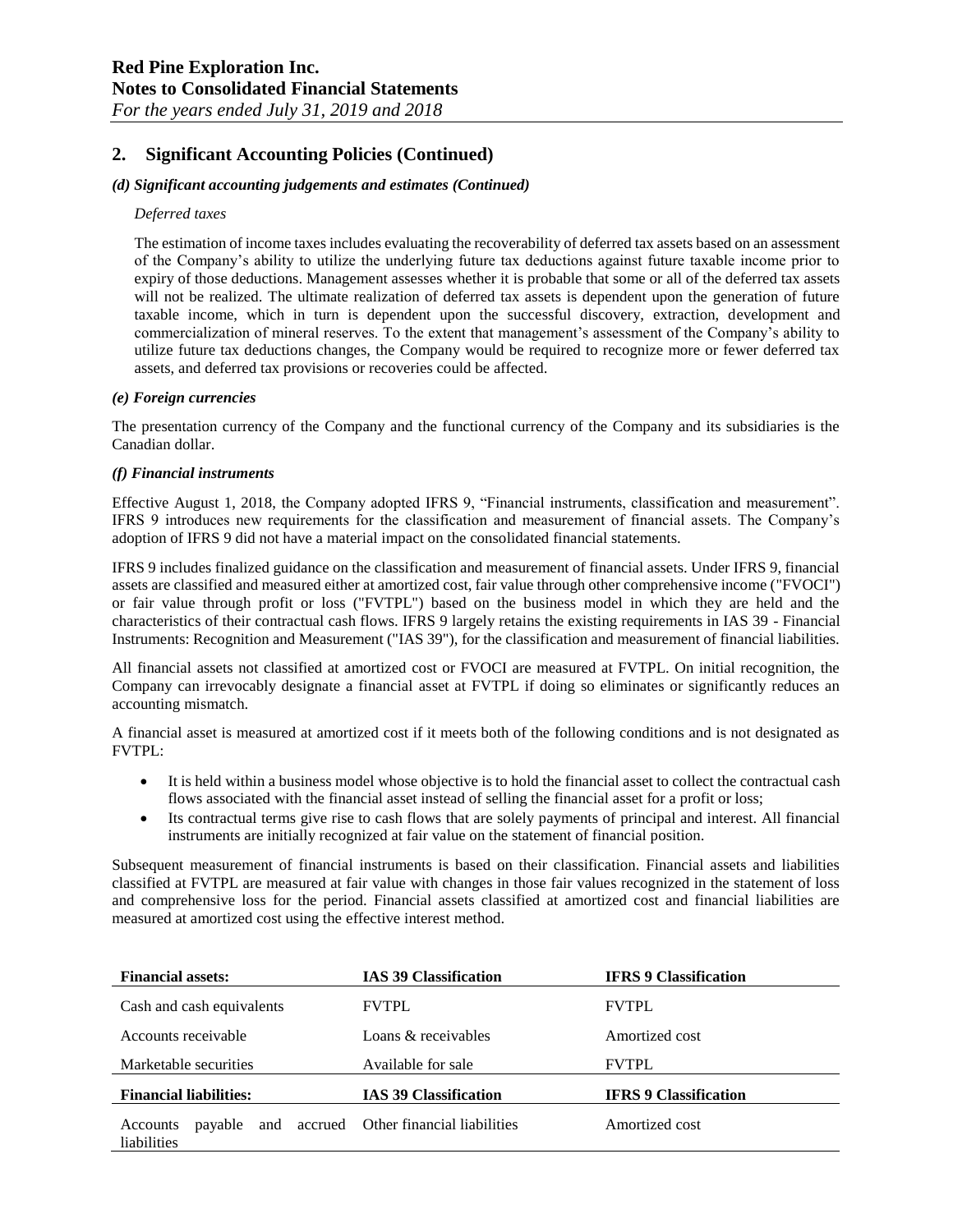### *(f) Financial instruments (Continued)*

### Fair value hierarchy

The Company classifies its financial instruments according to a three-level hierarchy that reflects the significance of the inputs used in making the fair value measurements. The three levels of fair value hierarchy are as follows:

- Level 1 Unadjusted quoted prices in active markets for identical assets or liabilities;
- Level 2 Inputs other than quoted prices that are observable for assets or liabilities, either directly or indirectly; and
- Level 3 Inputs for assets or liabilities that are not based on observable market data.

Cash and cash equivalents, and marketable securities are classified within level 1 of the fair value hierarchy.

### *(g) Cash and cash equivalents*

Cash equivalents include money market instruments which are readily convertible into cash or have maturities at the date of purchase of less than ninety days.

### *(h) Mineral properties and exploration expenditures*

The Company expenses all costs relating to the acquisition of, exploration for and development of mineral claims and credits all revenues received against the exploration expenditures. Such costs include, but are not limited to acquisition costs, geological, geophysical studies, exploratory drilling and sampling.

Once a project has been established as commercially viable and technically feasible, related development expenditures are capitalized. This includes costs incurred in preparing the site for mining operations.

Capitalization ceases when the mine is capable of commercial production, with the exception of development costs that give rise to a future benefit.

### *(i) Income taxes*

Income tax expense consists of current and deferred tax expense. Current and deferred tax are recognized in profit or loss except to the extent they relate to items recognized directly in equity or other comprehensive income.

Current tax is recognized and measured at the amount expected to be recovered from or payable to the taxation authorities based on the income tax rates enacted or substantively enacted at the end of the reporting period and includes any adjustment to taxes payable in respect of previous years.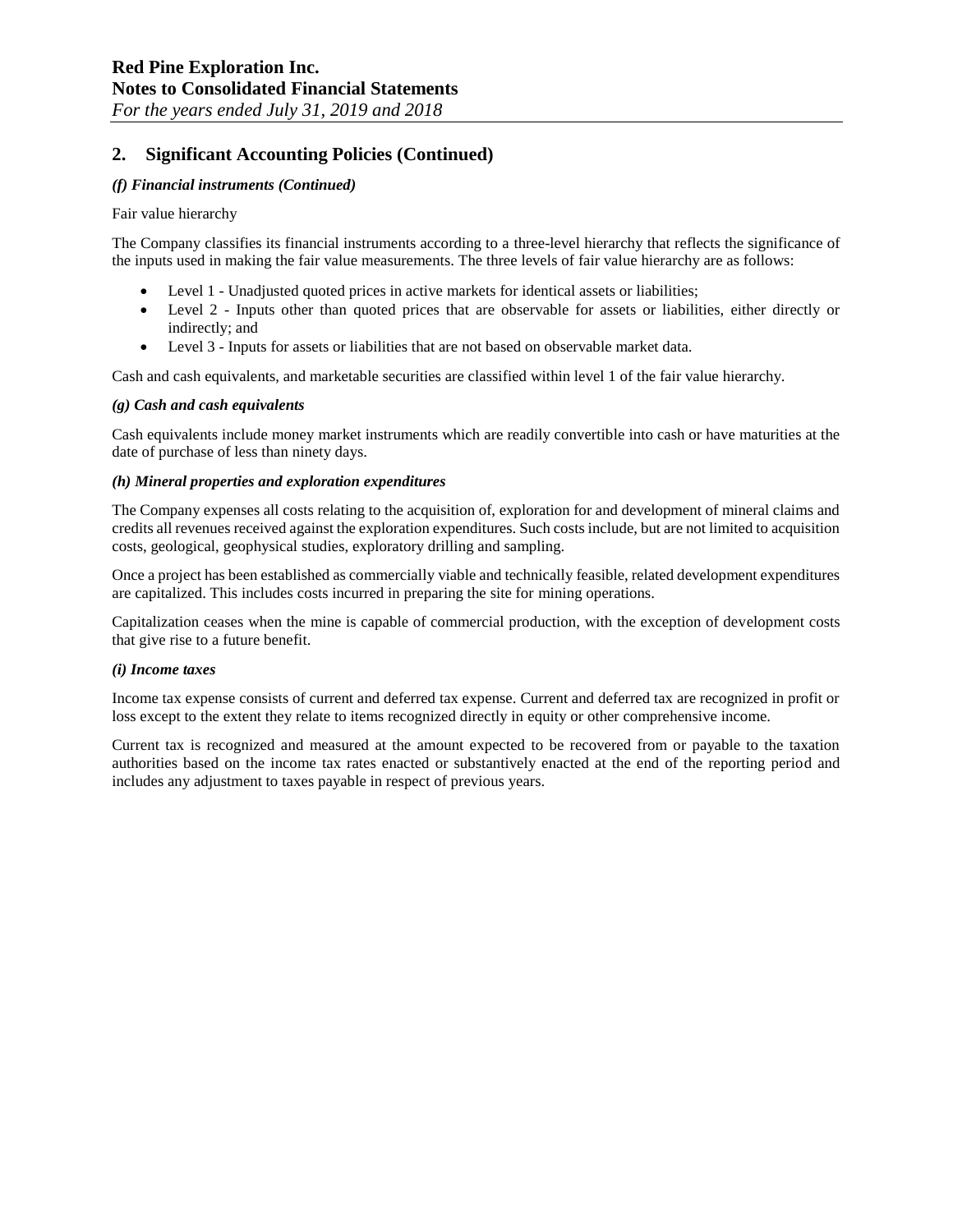### *(i) Income taxes (Continued)*

Deferred tax is recognized on any temporary differences between the carrying amounts of assets and liabilities in the Consolidated Financial Statements and the corresponding tax bases used in the computation of taxable earnings. Deferred tax assets and liabilities are measured at the tax rates that are expected to apply in the period when the asset is realized, and the liability is settled. The effect of a change in the enacted or substantively enacted tax rates is recognized in net earnings and comprehensive loss depending on the item to which the adjustment relates.

Deferred tax assets are recognized to the extent future recovery is probable. At each reporting period end, deferred tax assets are reduced to the extent that it is no longer probable that sufficient taxable earnings will be available to allow all or part of the asset to be recovered.

### *(j) Share-based payment transactions*

The stock option plan allows the Company's employees and consultants to acquire shares of the Company. The fair value of options granted is recognized as a share-based payment expense with a corresponding increase in equity. An individual is classified as an employee when the individual is an employee for legal or tax purposes (direct employee) or provides services similar to those performed by a direct employee.

The fair value is measured at the grant date and each tranche is recognized on a graded-vesting basis over the period during which the options vest. The fair value of the options granted is measured using the Black-Scholes option pricing model taking into account the terms and conditions upon which the options were granted. At each period end, the amount recognized as an expense is adjusted to reflect the actual number of share options that are expected to vest.

In situations where equity instruments are granted to non-employees and same or all goods and services received by the entity as consideration cannot be specifically identified, they are measured at fair value of the share-based payments. Otherwise, share-based payments are measured at the fair value of goods or services received.

The Company transfers to share capital the value of expired, forfeited or canceled warrants.

### *(k) Asset retirement obligation*

IAS 37 - Provisions, Contingent Liabilities and Contingent Assets, provides guidance relating to asset retirement obligations. An obligation to incur restoration, rehabilitation and environmental costs arises when environmental disturbance is caused by the exploration, development or ongoing production of a mineral property interest. Such costs arising for the decommissioning of plant and other site preparation work, discounted to their net present value, are provided for and charged to expenses as an exploration cost, as soon as the obligation to incur such costs arises. Discount rates using a pretax rate that reflect the time value of money are used to calculate the net present value. The related liability is adjusted each period for the unwinding of the discount rate and for changes to the current marketbased discount rate, amount or timing of the underlying cash flows needed to settle the obligation.

As at July 31, 2019 and 2018, the Company had no asset retirement obligations.

### *(l) Loss per share*

The Company presents the basic and diluted loss per share data for its common shares, calculated by dividing the loss attributable to common shareholders of the Company by the weighted average number of common shares outstanding during the period. Diluted loss per share is determined by adjusting the loss attributable to common shareholders and the weighted average number of common shares outstanding for the effects of all dilutive potential common shares.

### *(m) Marketable securities*

Marketable securities consist of equity securities over which the Company does not have control or significant influence.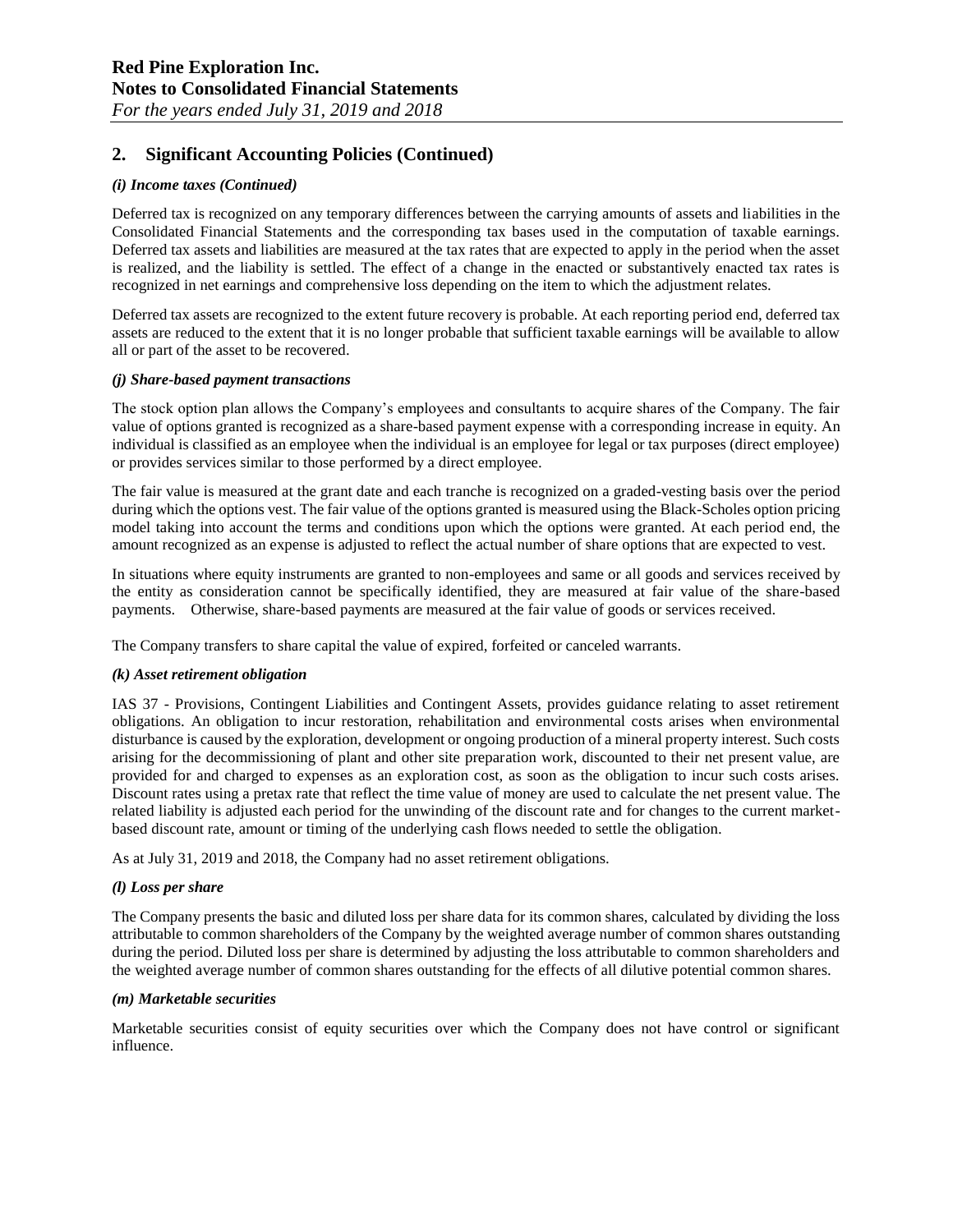### *(n) Equipment*

Equipment is stated at cost less accumulated depreciation and any impairment losses. Depreciation is charged so as to write off the cost of assets over their estimated useful live, using the straight-line method after taking into account their estimated residual values. Depreciation beings when the equipment becomes available for use. Depreciation is charged to the Consolidated Statements of Loss and Comprehensive Loss.

The estimated useful lives, residual values and depreciation method are reviewed at each reporting period, with the effect of any changes in estimated accounted for on a prospective basis. The estimated useful lives of equipment are estimated as follows:

- The Company owns all-terrain vehicles and other exploration equipment, which are depreciated on a straightline basis over an estimated useful life of three (3) years.
- The Company owns office furniture and equipment, which are depreciated on a straight-line basis over an estimated useful life of seven (7) years.

The carrying values of equipment are reviewed for impairment when events or changes in circumstances indicate that the carrying values may not be recoverable.

Gains and losses on disposals are determined by comparing net proceeds with carrying amounts and are included in the Consolidated Statements of Loss and Comprehensive Loss.

### *(o) Leasehold Improvements*

Leasehold improvements are stated at cost less accumulated depreciation. Depreciation is charged so as to write off the cost of the leasehold improvements over their estimated useful live, using the straight-line method. Depreciation beings when the leasehold improvements are completed. Depreciation is charged to the Consolidated Statements of Loss and Comprehensive Loss.

The estimated useful lives and depreciation method are reviewed at each reporting period, with the effect of any changes in estimated accounted for on a prospective basis. The estimated useful lives of leasehold improvements are estimated as follows:

• The Company completed leasehold improvements at its new principal office space, which is depreciated on a straight-line basis over the term of the lease of seven (7) years.

The carrying values of leasehold improvements are reviewed for impairment when events or changes in circumstances indicate that the carrying values may not be recoverable.

### *(p) Software Licenses*

Software licenses exceeding one year are stated at cost less accumulated amortization. Amortization is charged so as to write off the cost of the software licenses over their estimated useful live, using the straightline method. Amortization beings when the software licenses are acquired. Amortization is charged to the Consolidated Statements of Loss and Comprehensive Loss.

The estimated useful lives and amortization method are reviewed at each reporting period, with the effect of any changes in estimated accounted for on a prospective basis. The estimated useful lives of software licenses are estimated as follows:

• The Company has acquired perpetual software licenses for exploration software packages that are amortized on a straight-line basis over an estimated useful life of five (3) years and the amortization is reported in Exploration Expenditures on the Consolidated Statements of Loss and Comprehensive Loss.

The carrying values of software licenses are reviewed for impairment when events or changes in circumstances indicate that the carrying values may not be recoverable.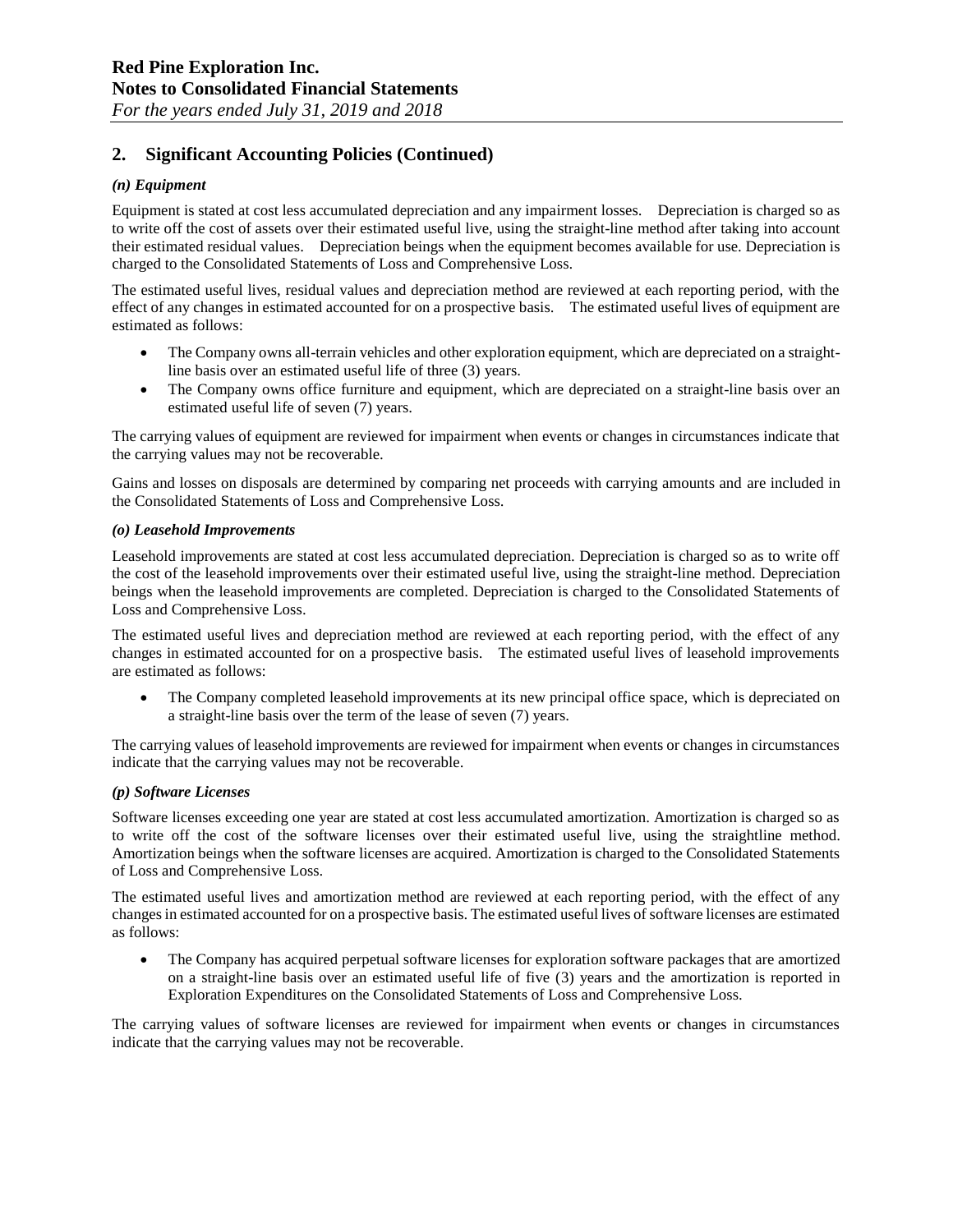### *(q) Flow-through shares*

The Company will from time to time, issue flow-through common shares to finance a significant portion of its exploration program. Pursuant to the terms of the flow-through share agreements, these shares transfer the tax deductibility of qualifying resource expenditures to investors. On issuance, the Company bifurcates the flow-through share into i) a flow-through share premium, equal to the estimated premium, if any, investors pay for the flow-through feature, which is recognized as a liability, and ii) share capital. Upon expenditures being incurred, the Company derecognizes the liability and recognizes income for the amount of tax reduction renounced to the shareholders. The premium is deferred and recognized as other income as the expenditure incurs, and the related deferred tax is recognized as a tax provision.

Proceeds received from the issuance of flow-through shares are restricted to be used only for Canadian resource property exploration expenditures. The Company may also be subject to a Part XII.6 tax on flow-through proceeds renounced under the Look-back Rule, in accordance with Government of Canada flow-through regulations. When applicable, this tax is accrued as a financial expense until paid.

### *(r) Standards issued but not yet effective*

In January 2016, the IASB issued IFRS 16, Leases ("IFRS 16"). IFRS 16 eliminates the current dual model for lessees, which distinguishes between on-statement of financial position finance leases and off- statement of financial position operating leases. Instead, there is a single, on-statement of financial position accounting model that is similar to current finance lease accounting. The Company will adopt this standard on August 1, 2019. The Company will recognize a right of use asset and a lease liability relating to its operating leases.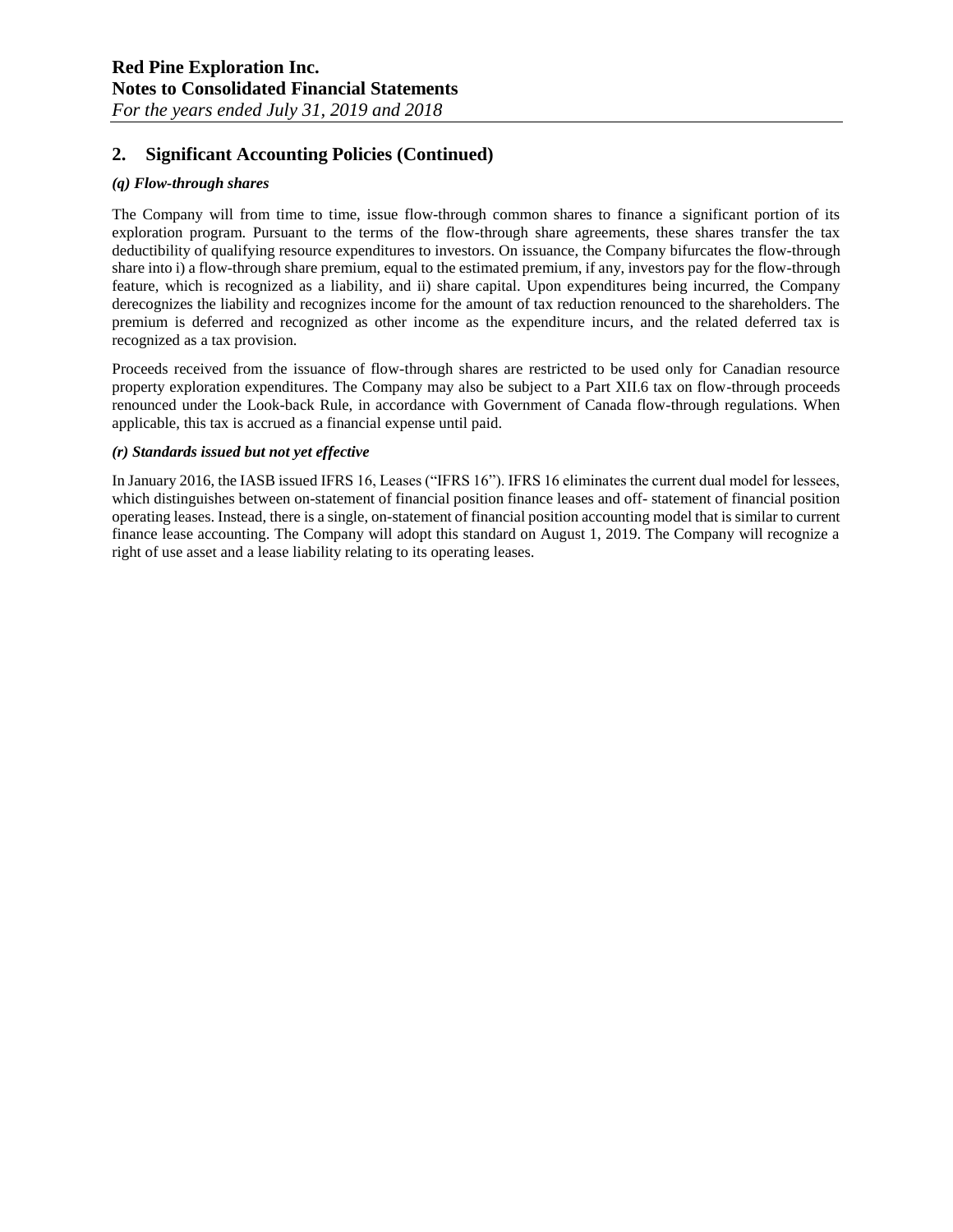## **Red Pine Exploration Inc. Notes to Consolidated Financial Statements**

*For the years ended July 31, 2019 and 2018*

## **3. Amounts Receivable**

|                                   | <b>Year ended</b><br><b>July 31, 2019</b> | Year ended<br><b>July 31, 2018</b> |
|-----------------------------------|-------------------------------------------|------------------------------------|
| Related Party Receivable (Note 6) | 716,645                                   | 200,994                            |
| <b>HST</b> Receivable             | 48,266                                    | 71,612                             |
| Other Receivable                  | 38,648                                    | 22,509                             |
|                                   | 803,559                                   | 295,115                            |

### **4. Equipment, Software and Leasehold Improvements**

The following table sets out the changes to the carrying value of vehicular, exploration and office equipment:

|                                | <b>Vehicular</b><br>Equipment<br>\$ | <b>Exploration</b><br><b>Equipment</b><br>\$ | <b>Office</b><br>Equipment<br>\$ | All<br><b>Equipment</b><br>\$ |
|--------------------------------|-------------------------------------|----------------------------------------------|----------------------------------|-------------------------------|
| <b>Balance – July 31, 2017</b> | 68,321                              | 111,755                                      | 18.451                           | 198,527                       |
| Acquisitions<br>Depreciation   | 35.218<br>(35,796)                  | 2.401<br>(48, 429)                           | 982<br>(2,943)                   | 38.601<br>(87, 168)           |
| <b>Balance – July 31, 2018</b> | 67,743                              | 65,727                                       | 16,490                           | 149,960                       |
| Depreciation                   | (41, 014)                           | (45, 135)                                    | (2,979)                          | (89, 128)                     |
| <b>Balance – July 31, 2019</b> | 26,729                              | 20,592                                       | 13.511                           | 60,832                        |

The following table sets out the changes to the carrying value of software licenses and leasehold improvements:

|                                | <b>Software</b><br><b>Licenses</b><br>\$ | <b>Leasehold</b><br><b>Improvements</b> |
|--------------------------------|------------------------------------------|-----------------------------------------|
|                                |                                          | \$                                      |
| <b>Balance – July 31, 2017</b> | 34,404                                   | 124,650                                 |
| Amortization                   | (8,100)                                  | (19,176)                                |
| <b>Balance - July 31, 2018</b> | 26,304                                   | 105,474                                 |
| Amortization                   | (8,100)                                  | (19, 177)                               |
| <b>Balance – July 31, 2019</b> | 18,204                                   | 86,297                                  |

Depreciation and amortization of \$108,305 has been charged to the consolidated statements of loss and comprehensive loss for the year ended July 31, 2019 (July 31, 2018: \$106,344). Amortization of \$8,100 has been charged to exploration expenditures on the consolidated statements of loss and comprehensive loss for the year ended July 31, 2019 (July 31, 2018: \$8,100).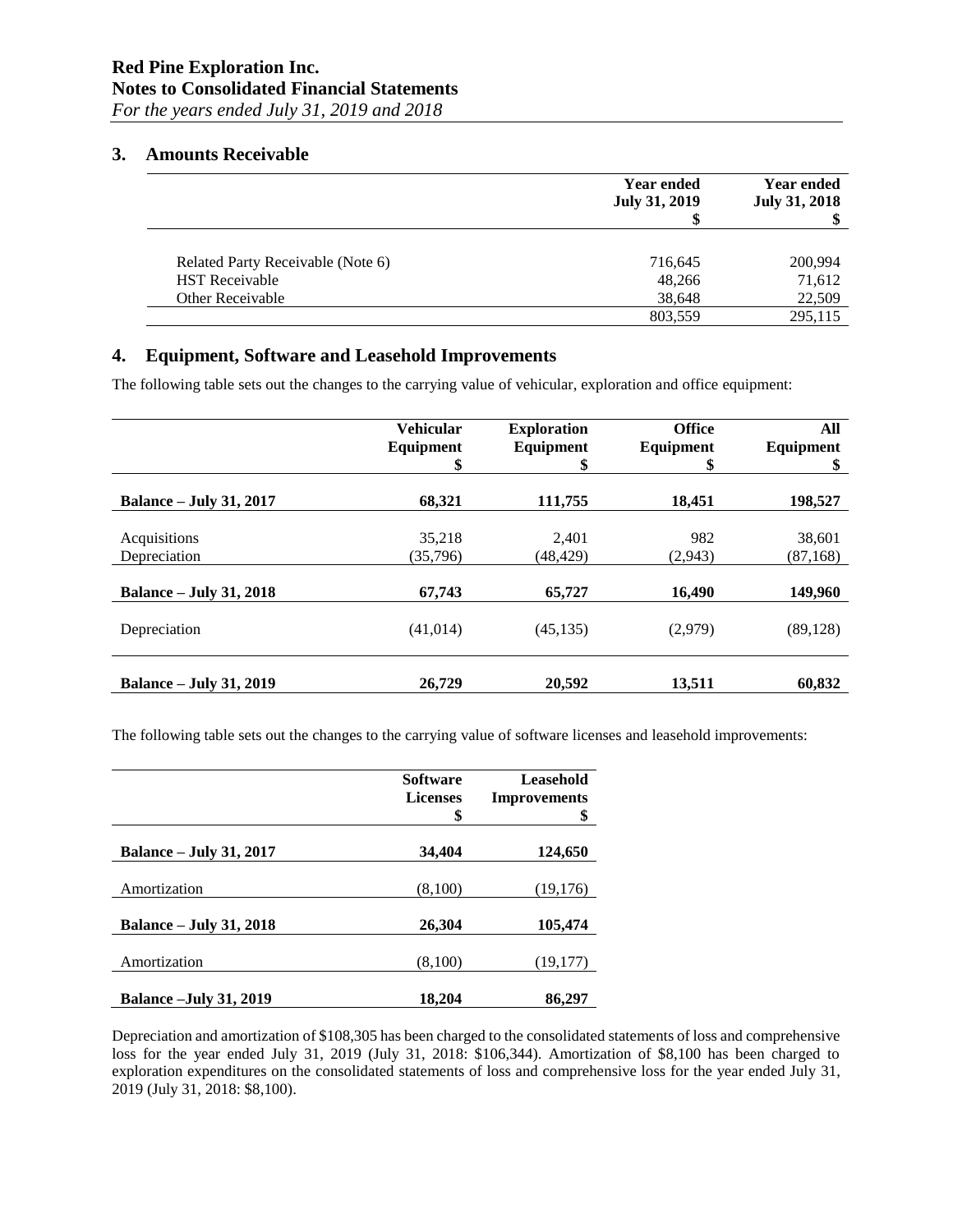## **5. Mineral Properties**

The Company has ownership interests in the several exploration projects. The Wawa Gold Project is the primary focus of exploration.

The following table summarizes the cumulative exploration and evaluation expenditures the Company has incurred on its mineral properties. The Wawa Gold property expenditures includes all amounts incurred by the joint-venture prior to any prorated recovery from the joint-venture partners.

|                                   | Wawa Gold<br><b>Project</b><br>\$ | Cavenne<br><b>Property</b><br>Φ | <b>Other</b><br><b>Properties</b><br>ъ | <b>Total</b><br><b>Properties</b><br>5 |
|-----------------------------------|-----------------------------------|---------------------------------|----------------------------------------|----------------------------------------|
| <b>Balance – July 31, 2017</b>    | 29,526,490                        | 6,137,686                       | 8,436,096                              | 44,100,272                             |
|                                   |                                   |                                 |                                        |                                        |
| <b>Property Acquisition Costs</b> | 637.909                           |                                 | 6.000                                  | 643.909                                |
| <b>Exploration Expenditures</b>   | 5,394,034                         |                                 | 40,078                                 | 5,434,112                              |
|                                   |                                   |                                 |                                        |                                        |
| <b>Balance - July 31, 2018</b>    | 35,558,433                        | 6.137.686                       | 8,482,174                              | 50,178,293                             |
|                                   |                                   |                                 |                                        |                                        |
| <b>Property Acquisition Costs</b> | 298,228                           |                                 |                                        | 298,228                                |
| <b>Exploration Expenditures</b>   | 4,544,325                         |                                 |                                        | 4,544,325                              |
|                                   |                                   |                                 |                                        |                                        |
| <b>Balance – July 31, 2019</b>    | 40,400,986                        | 6,137,686                       | 8,482,174                              | 55,020,846                             |

During the year ended July 31, 2019:

- a) The Company incurred total acquisition, exploration and evaluation expenditures of \$4,544,325 on the Wawa Gold property (2018: \$5,394,034)
- b) The following table represent the amounts invoiced to the Wawa Gold joint-venture partners for their prorated share of the exploration program costs incurred during the year-ended July 31, 2019 ended, which includes exploration and evaluation expenditures, joint expenditures and any project management fees. The amounts for Augustine are those that were invoiced and recovered prior to the acquisition of Augustine, which was completed on February 3, 2017.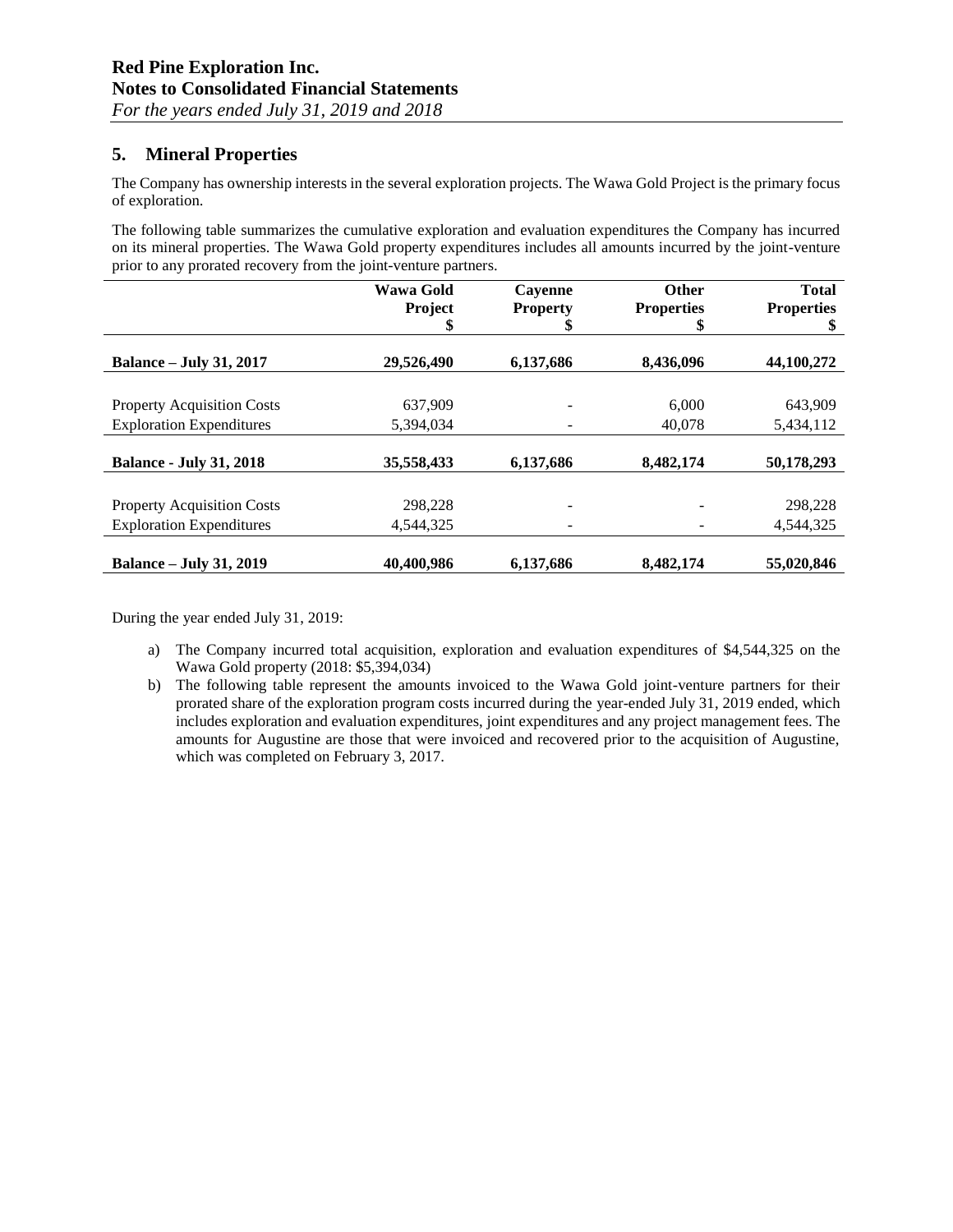## **5. Mineral Properties (Continued)**

|                                | <b>Citabar</b><br>\$ | <b>Augustine</b><br>\$ | <b>All JV Partners</b><br>\$ |
|--------------------------------|----------------------|------------------------|------------------------------|
| <b>Balance – July 31, 2017</b> | 2,629,978            | 715,613                | 3,345,591                    |
| Recovery of JV Expenditures    | 2,978,768            |                        | 2,978,768                    |
| <b>Balance – July 31, 2018</b> | 5,608,746            | 715.613                | 6,324,359                    |
| Recovery of JV Expenditures    | 1,131,634            |                        | 1,131,634                    |
| <b>Balance – July 31, 2019</b> | 6,740,380            | 715,613                | 7,455,993                    |

During the year ended July 31, 2019 the Company recorded an expected credit loss against the receivable from Citabar LP ("Citabar") for the full carrying amount of the receivable of \$630,981. The write off was recorded net of recovery of exploration expenditures on the consolidated statements of loss and comprehensive loss.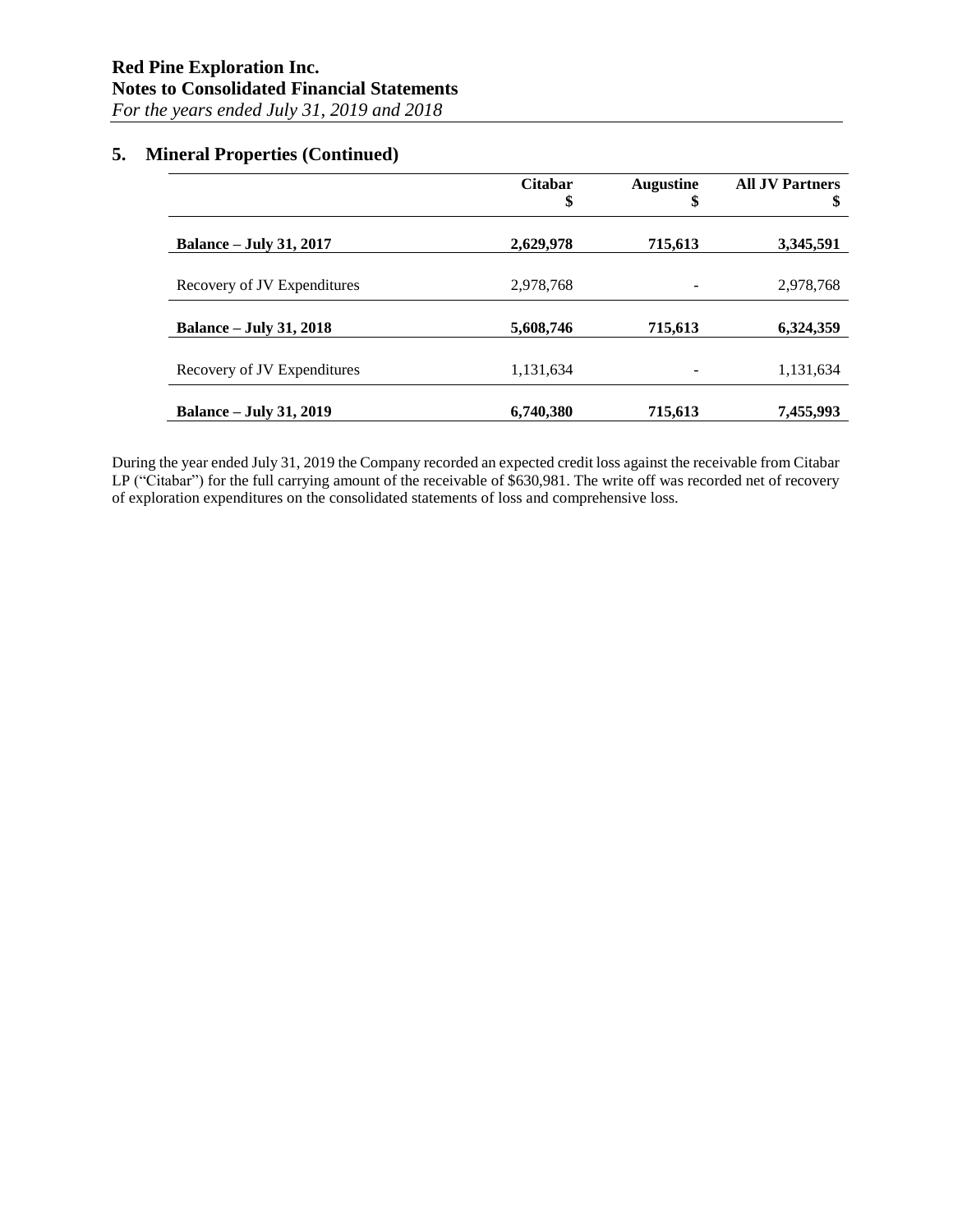## **5. Mineral Properties (Continued)**

### **Wawa Gold Project**

As at July 31, 2019, the Wawa Gold property consisted of 34 unpatented and mining claims and 164 patented and leased mining claims totaling 5,582 contiguous hectares and hosts several past producing mines. The project area is located approximately 2 kilometres east of the Town of Wawa in northern Ontario.

On August 7, 2015, the Company met the conditions to earn its initial 30% interest in the underlying joint venture (the "Wawa Gold JV"), which was owned 30% by Augustine and 40% by Citabar, whereby the Company became the operating manager of the JV. In the fall of 2015, all 34 unpatented mining claims were transferred to a 30/30/40 shared holding to reflect the satisfied earn in agreement. As operating manager:

- a) The Company is entitled to receive project management fees from the JV partners.
- b) The Company shall be reimbursed periodically by the JV partners on a pro rata basis for all exploration expenditures incurred for the benefit of the joint-venture, which are recognized as a reduction of exploration expenditures when invoiced to the JV partners.

On February 3, 2017, the Company completed a plan of arrangement whereby Augustine became a wholly-owned subsidiary resulting in an increase in the ownership to 60% of the Wawa Gold Property.

### **Cayenne Property**

The Cayenne property consists of 2 unpatented claims (2 claim units) and 1 lease (62.67 ha) in Genoa Township located approximately 110 kilometers southwest of Timmins, Ontario. The Company owns 100% of the property.

### **Algoma-Talisman Property**

The Company has a 100% interest in an MRO patented land package covering approximately 65 square kilometers of fee simple patented mineral rights in Coppell and Newton Townships of the Porcupine Mining Division of Northern Ontario located approximately 110 km southwest of Timmins, Ontario.

### **Mortimer Property**

The Company has a 100% interest in a block of 12 contiguous unpatented mining claims covering approximately 2.3 square kilometers in the Dore Township approximately 110 km southwest of Timmins, Ontario. The previous owners retain NSRs ranging between 0.2% and 2% on certain claims and the Company has the option to purchase a portion of these NSRs for various cash payments as specified in the original purchase agreements.

### **Mount Logano Property**

The Company holds a 100% interest in 1 unpatented mining claim (3 claim units) located approximately 11 km east of the Dome mine in Timmins, Ontario. The claim is subject to a 3% NSR for gold and a 2% NSR for other minerals mined in the Mt. Logano Property. The Company has the right at any time to buy back 50% of the NSR (or 1.50% NSR for gold and 1.00% NSR for all other minerals) for the sum of \$3,000,000.

### **Moffatt Property**

The Company has a 100% interest in 4 unpatented mining claims covering 704 hectares located approximately 10 km northwest of Atikokan, Ontario.

### **Net Smelter Royalties**

The Company retains a 1.5% Net Smelter Return ("NSR") on approximately 75 square kilometers of claims 20 km east of Goldcorp's Borden Gold project near Chapleau, Ontario. The underlying property package was sold to Probe Mines Ltd. in November 2012.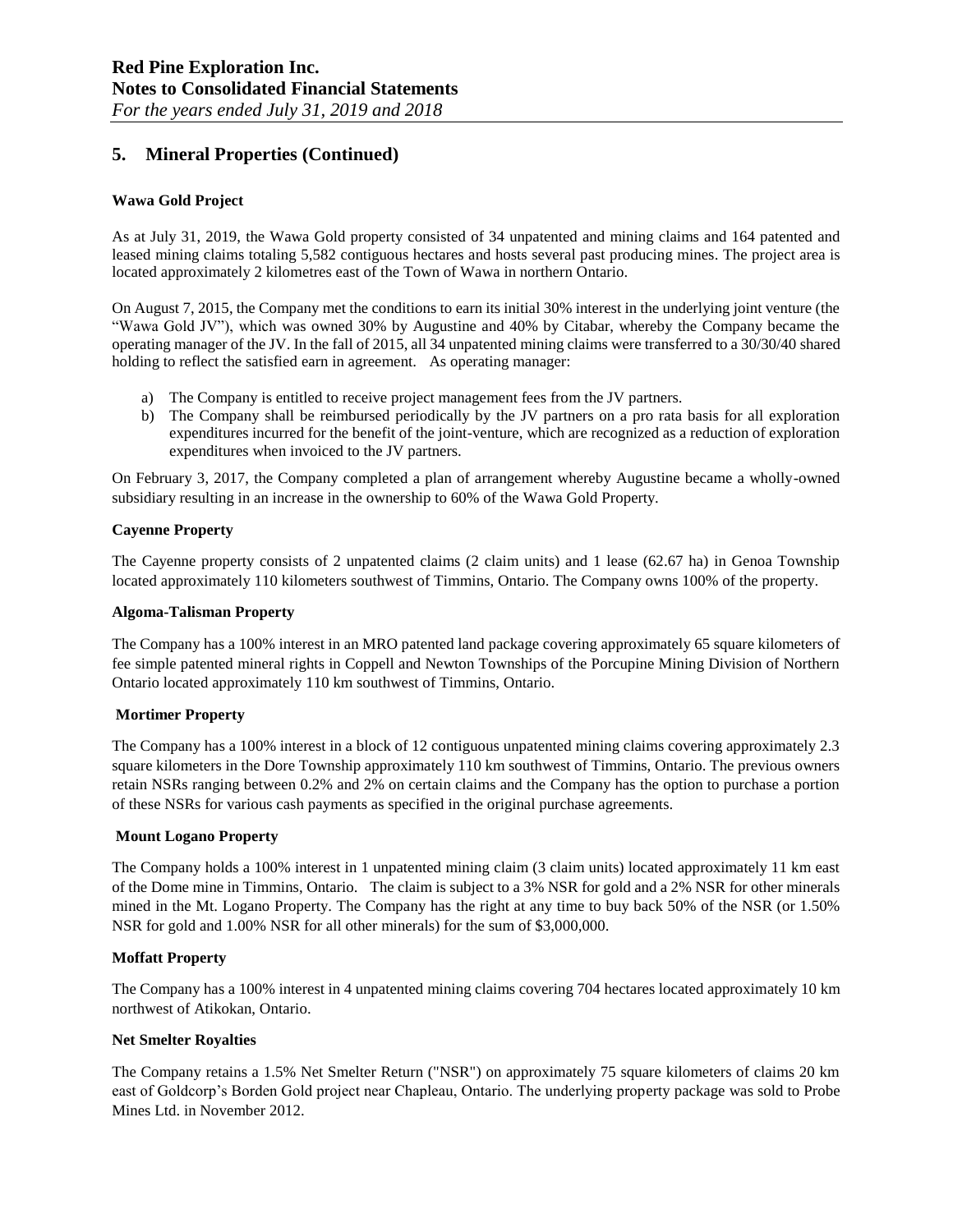## **6. Related Party Transactions and Balances**

Related parties as defined by IAS 24 *Related Party Disclosures* include the members of the Board of Directors, key management personnel and any companies controlled by these individuals. Key management personnel include those persons having authority and responsibility for planning, directing and controlling activities of the Company.

Key management personnel for the Company consists of the CEO, CFO, VP Exploration and Executive Director of Mining.

| Year Ended July 31, 2019            |         |         |
|-------------------------------------|---------|---------|
|                                     | 2019    | 2018    |
|                                     | S       | S       |
| Short-term benefits $(1)$           | 293,875 | 331,894 |
| Share-based payments <sup>(2)</sup> | 236,554 | 16,489  |
| <b>Total</b>                        | 530,429 | 348,383 |

(1) Includes salary and professional fees.

(2) Represents the expense of stock options vested during the year

As of July 31, 2019, the following related party balances were outstanding:

Included in amounts receivable is an amount of \$716,645 (July 31, 2018: \$200,994) related to exploration, rent and general & administrative charges from companies under common management. This amount was repaid in full subsequent to year-end. Included in related party receivable of \$716,645 is a \$200,000 promissory note due on demand by a company under common management. The note bears interest at 5% per annum. Former directors of whollyowned subsidiary Augustine Ventures Inc., owe the Company \$16,863 (July 31, 2018: \$16,863), which has been included in amounts receivable.

### **7. Trade Payable and Accrued Liabilities**

|                            | <b>July 31, 2019</b> | <b>July 31, 2018</b> |
|----------------------------|----------------------|----------------------|
|                            |                      |                      |
| <b>Trade Payables</b>      | 324,289              | 286,898              |
| <b>Accrued Liabilities</b> | 30,210               | 44,480               |
| <b>HST Payable</b>         |                      | 43,820               |
|                            | 354,499              | 375,198              |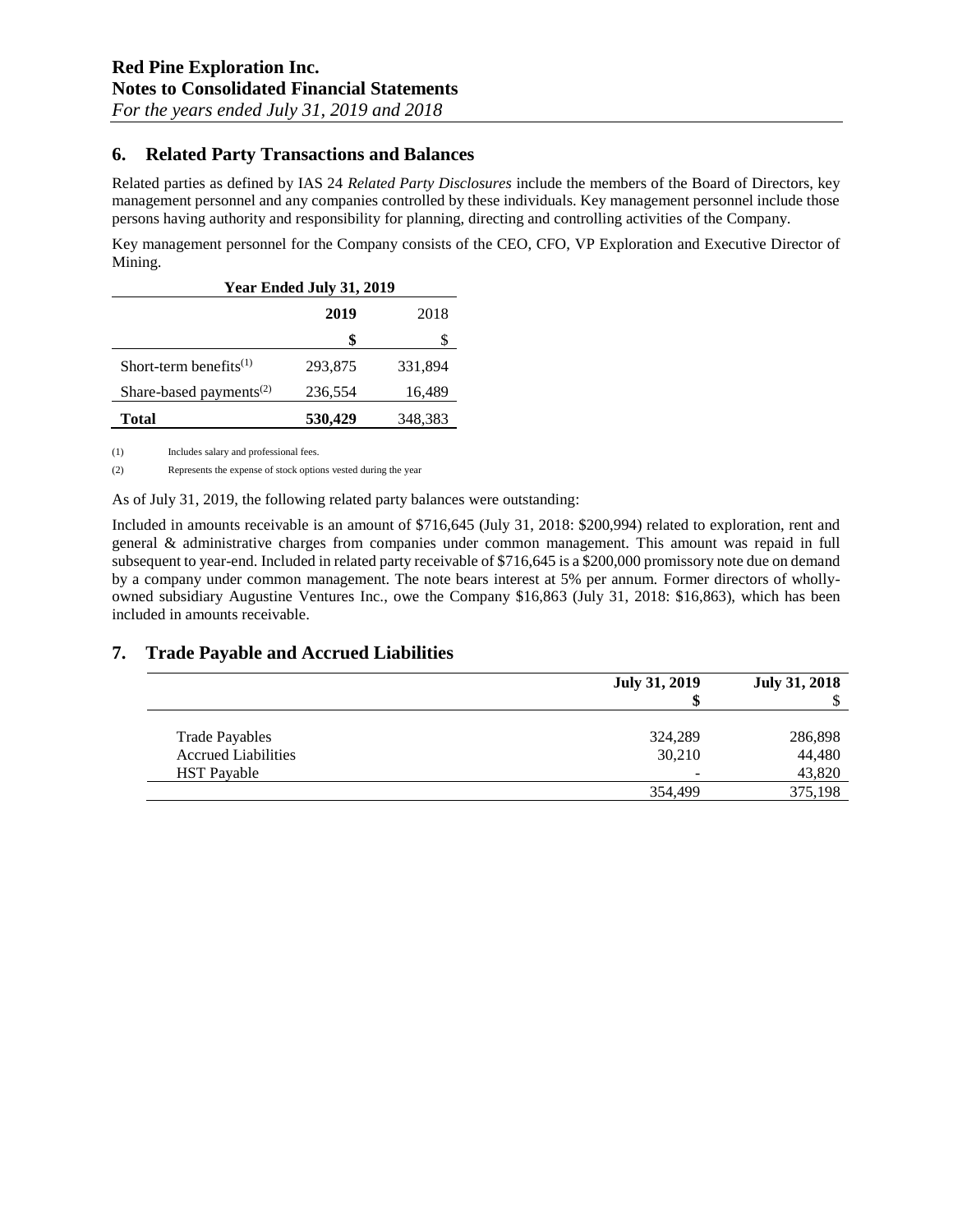## **8. Deferred Premium on Flow-Through Shares**

The Company completes flow-through ("F/T") share financings that involve a commitment to incur Canadian exploration expenditures ("CEEs") prior to the end of specific calendar years and to renounce the CEE tax deductions to the subscribers. Flow-through shares and exploration expenditures qualifying as CEEs are defined in the Income Tax Act of Canada.

The fair value of the tax deduction renounced to the flow-through subscribers is recognized as a deferred premium obligation on the Consolidated Statements of Financial Position until the qualifying CEEs are incurred. As the qualifying CEE's are incurred, the deferred premium is reduced through profit and loss.

| <b>Financing Series</b>                                         | 2017 F/T<br><b>Series</b><br>Φ | 2017 F/T<br><b>Series</b><br>J | 2018 F/T<br><b>Series</b><br>\$ | <b>Total</b><br><b>Deferred</b><br>Premium<br>\$ |
|-----------------------------------------------------------------|--------------------------------|--------------------------------|---------------------------------|--------------------------------------------------|
| <b>Balance - July 31 2017</b>                                   | 137,934                        |                                |                                 | 137,934                                          |
| Recognition of Deferred Premium<br>Decrease of Deferred Premium | (121, 403)                     | 113,500                        |                                 | 113,500<br>(121, 403)                            |
| <b>Balance – July 31, 2018</b>                                  | 16,531                         | 113,500                        |                                 | 130,031                                          |
| Recognition of Deferred Premium<br>Decrease of Deferred Premium | (16, 531)                      | (113,500)                      | 277,900<br>(277,900)            | 277,900<br>(407, 931)                            |
| <b>Balance – July 31, 2019</b>                                  |                                |                                |                                 |                                                  |

The following table sets out the changes to the deferred premium balances: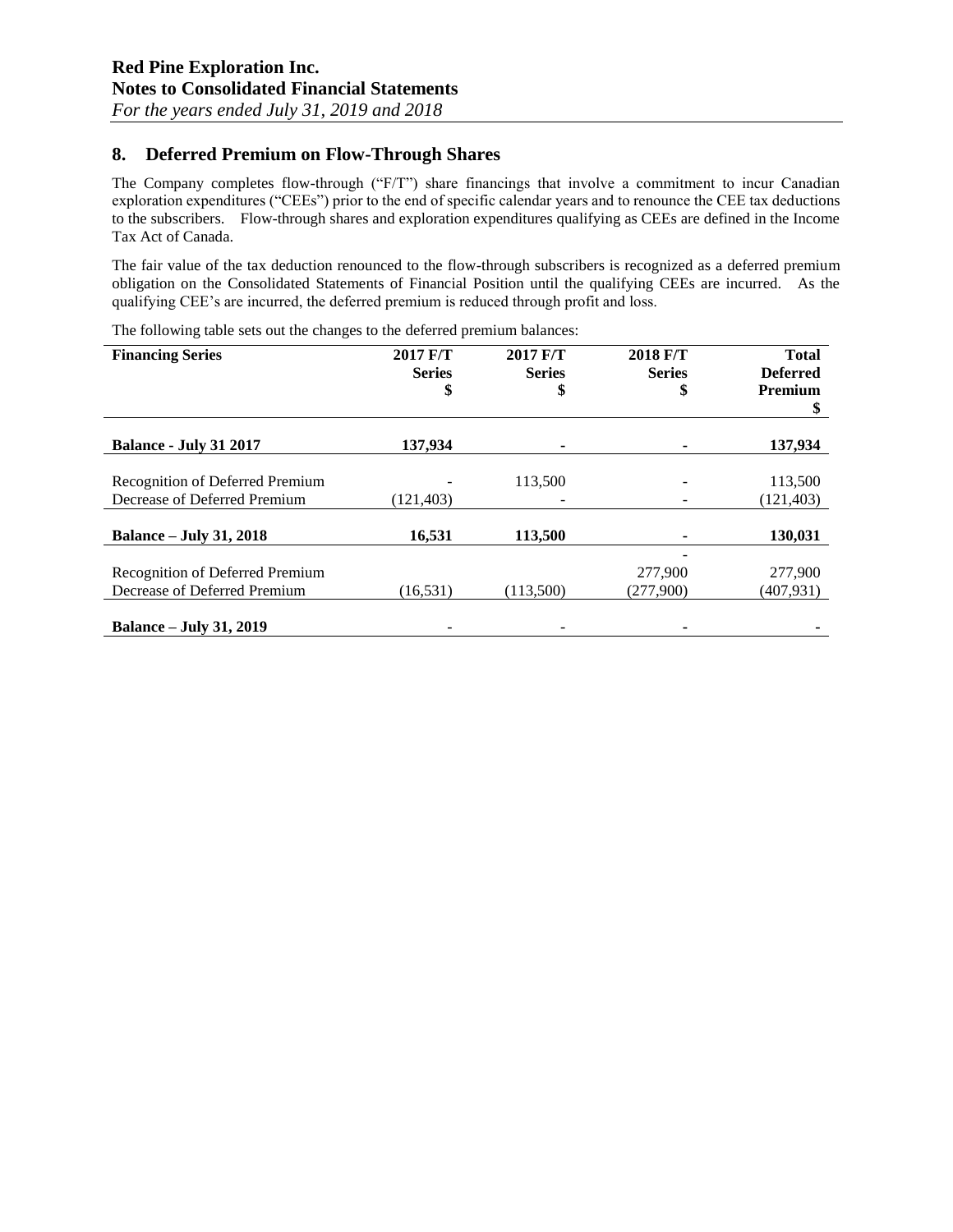## **9. Provision for Flow-Through Shares**

During the year ended July 31, 2015, the Company recorded a contingent provision of \$200,000 to recognize the obligation to flow-through subscribers of the 2011 series, which was calculated using a 35% combined rate applied against the estimated CEE shortfall.

Based on the results of a CRA audit completed in March 2016 of qualified CEEs incurred during the years ended December 31, 2011 and 2012, it was determined there was a shortfall of \$227,592 and \$526,743 for the 2011 and 2012 F/T series, respectively. As a result, the total provisions for the obligations to flow-through subscribers were increased by \$64,000 during the year ended July 31, 2016.

The following table sets out the changes to the provision for the obligation to flow-through subscribers:

| <b>Financing Series</b>        | 2010 F/T Series<br>with CEE<br><b>Commitments to the</b><br><b>Calendar Year</b><br>Ending<br>December 31, 2011<br>\$ | 2011 F/T Series<br>with CEE<br><b>Commitments to the</b><br><b>Calendar Year</b><br>Ending<br><b>December 31, 2012</b><br>\$ | <b>Total</b><br><b>Provision</b><br>\$ |
|--------------------------------|-----------------------------------------------------------------------------------------------------------------------|------------------------------------------------------------------------------------------------------------------------------|----------------------------------------|
| <b>Balance – July 31, 2017</b> | 79,500                                                                                                                | 184,500                                                                                                                      | 264,000                                |
| <b>Settlements</b>             | (37,071)                                                                                                              | (116,053)                                                                                                                    | (153, 124)                             |
| <b>Balance – July 31, 2018</b> | 42,429                                                                                                                | 68,447                                                                                                                       | 110,876                                |
| <b>Settlements</b>             |                                                                                                                       |                                                                                                                              |                                        |
| <b>Balance – July 31, 2019</b> | 42,429                                                                                                                | 68,447                                                                                                                       | 110,876                                |

During the year ended July 31, 2019, no settlements occurred. The following settlement transactions occurred during the year ended July 31, 2018:

- **•** During the year ended July 31, 2018, the Company completed settlement transactions whereby the Company agreed to settle certain obligations (the "Debt") to subscribers of its flow-through shares for financings that were completed in 2010 and 2011 through cash settlements. Pursuant to the settlement transactions, the Company paid \$137,041 in cash to settle total indebtedness of \$137,041.
- **•** On October 23, 2017, the Company completed a shares-for-debt transaction whereby the Company agreed to settle certain obligations (the "Debt") to subscribers of its flow-through shares for financings that were completed in 2010 and 2011 through the issuance of common shares of the Company (the "Common Shares"). Pursuant to the settlement transaction, the Company issued a total of 146,209 common shares (the "Shares") at a deemed price of \$0.11 per Share to settle total indebtedness of \$16,083.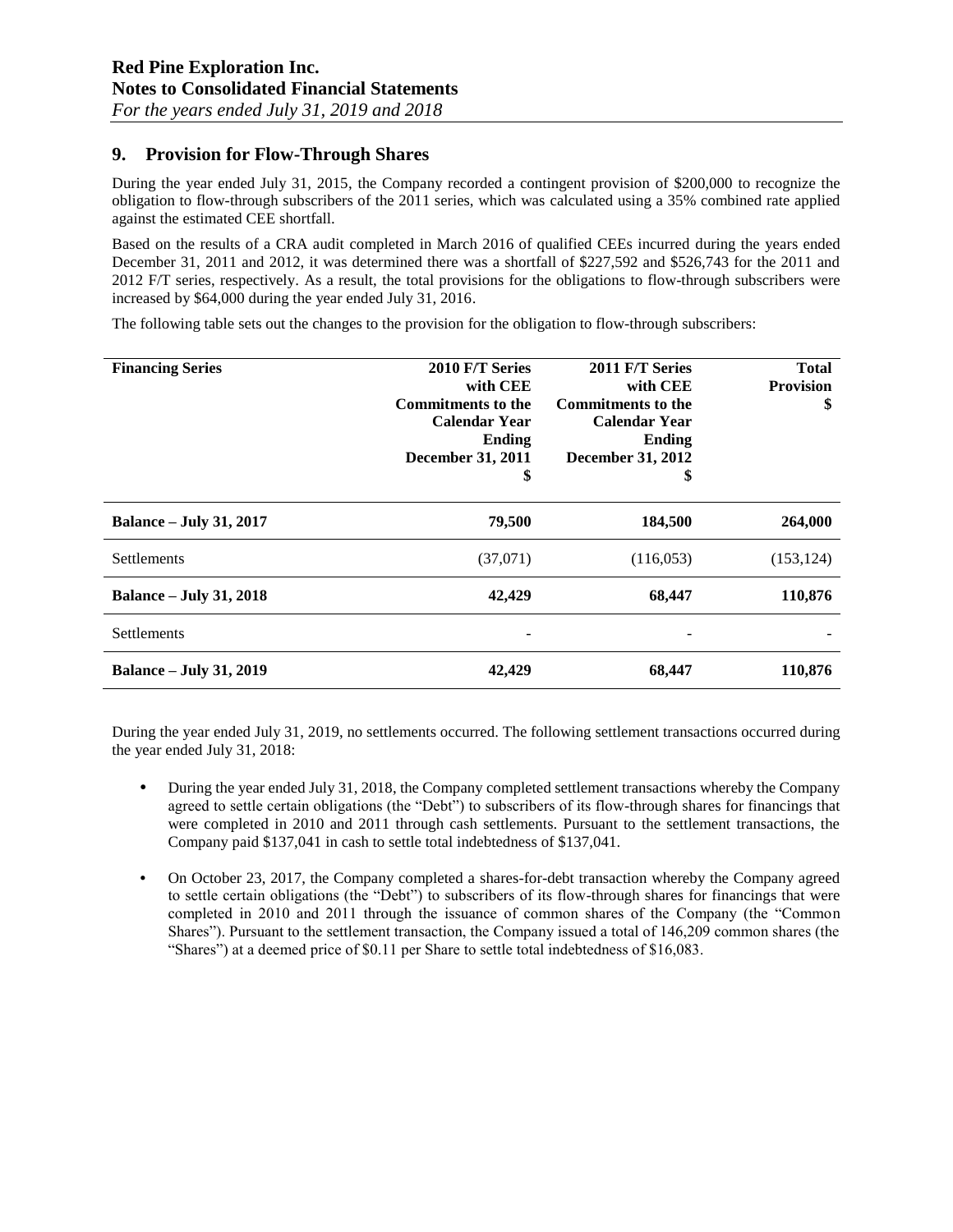## **10. Leasehold Inducements**

On November 4, 2013, the Company extended its office space lease agreement at 141 Adelaide Street West for five years from August 15, 2014 to August 14, 2019 with monthly lease payments of \$17,599. As part of the renewal terms of the operating lease, the Company received leasehold inducements for the period from August 15, 2014 to May 15, 2015. The lease inducement valued at \$66,343 is being amortized on a straight-line basis over the remaining term of the lease at a rate of \$15,922 per year.

The following is continuity schedule for the leasehold inducement:

|                                | <b>Current</b><br><b>Portion</b><br>\$ | Long-Term<br><b>Portion</b><br>\$ | Lease<br><b>Inducement</b><br><b>Balance</b><br>\$ |
|--------------------------------|----------------------------------------|-----------------------------------|----------------------------------------------------|
| <b>Balance – July 31, 2017</b> | 15,922                                 | 15,923                            | 31,845                                             |
| Lease Inducement Amortization  |                                        | (15,923)                          | (15, 923)                                          |
| <b>Balance – July 31, 2018</b> | 15,922                                 |                                   | 15,922                                             |
| Lease Inducement Amortization  | (15,922)                               |                                   | (15, 922)                                          |
| <b>Balance – July 31, 2019</b> |                                        |                                   | ۰                                                  |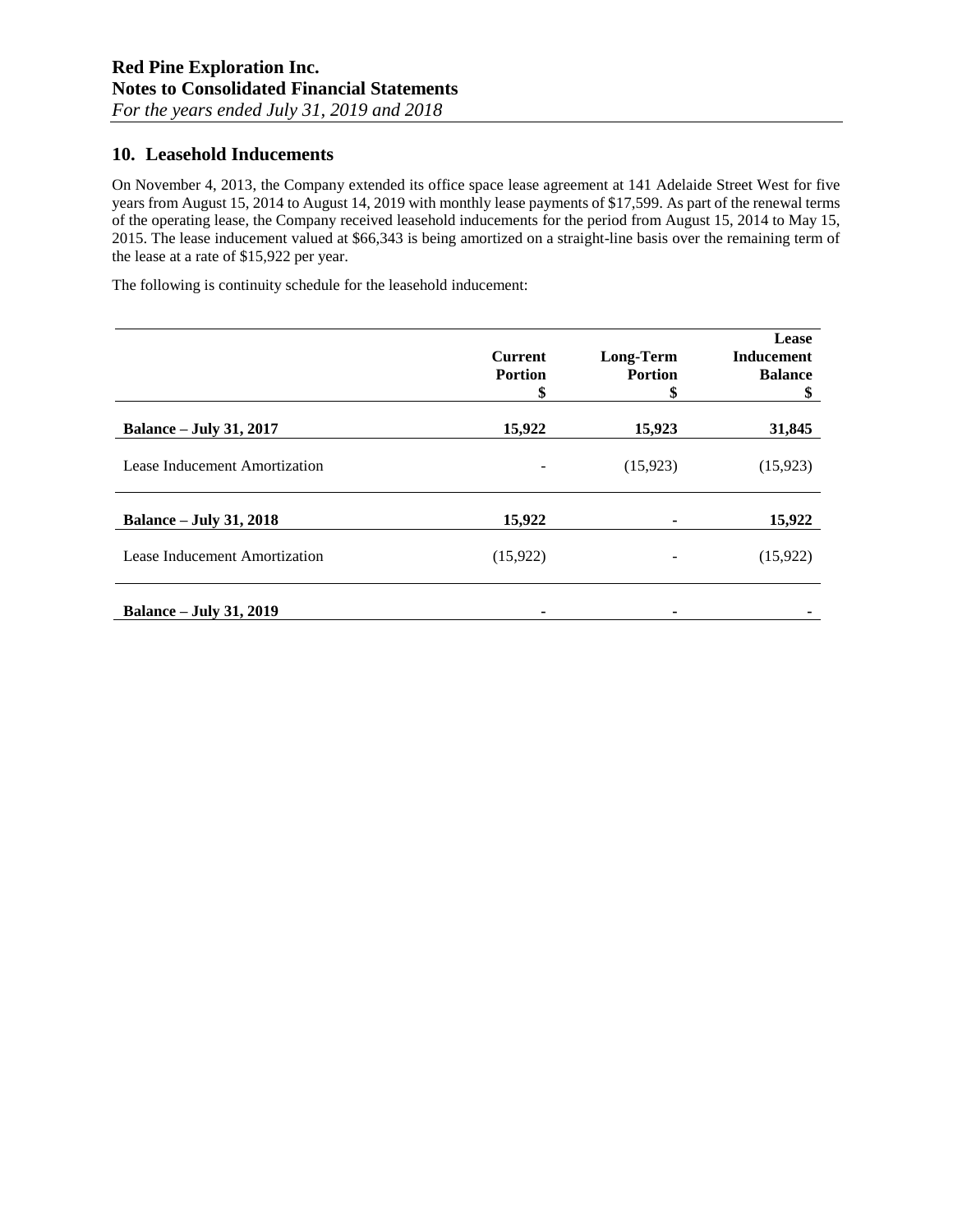### **11. Share Capital**

### *a) Common Shares*

The authorized share capital consists of an unlimited number of common shares. The common shares have no par value. As at July 31, 2019 the Company had 369,230,322 issued and outstanding common shares (July 31, 2018: 294,209,655). All issued and outstanding common shares are fully paid.

During the year ended July 31, 2019:

- The Company issued a total of 190,668 common shares upon the exercise of 190,668 common share purchase warrants at an average exercise price of \$0.059 for gross proceeds of \$11,200.
- During February 2019, the Company completed a private placement financing for gross proceeds of \$50,000. The Company issued 1,000,000 non-flow-through units ("Units") of the Company, each priced at \$0.05. Each Unit consists of one common share of the Company and one-half of one common share purchase warrant of the Company, which is exercisable to acquire on additional common share for a period of 24 months from the issuance thereof at a price of \$0.075 per share. A total of 500,000 common share purchase warrant were issued with an estimated fair value of \$10,794 using the Black-Scholes model for pricing options under the following assumptions: risk free interest rate 1.79%, dividend yield 0%, expected stock volatility of 103%, and an expected life of 2 years.
- During December 2018, the Company completed a private placement financing for gross proceeds of \$3,691,500. The Company issued 37,380,000 non-flow-through units ("Units") and 36,450,000 flowthrough shares ("FT shares") of the Company, each priced at \$0.05. Each FT share was issued on a "flow-through" basis, as defined in the Income Tax Act (Canada). The flow through premium associated with this financing was \$277,900. Each Unit consists of one common share of the Company and onehalf of one common share purchase warrant of the Company, which is exercisable to acquire on additional common share for a period of 24 months from the issuance thereof at a price of \$0.075 per share. A total of 18,690,000 common share purchase warrant were issued with an estimated fair value of \$345,302 using the Black-Scholes model for pricing options under the following assumptions: risk free interest rate 2.21%, dividend yield 0%, expected stock volatility of 97%, and an expected life of 2 years. As part of the financing the Company paid Finders a cash commission of \$ 64,400 and issued 1,288,000 non-transferrable broker warrants ("Broker Warrants"), with each Broker Warrant being exercisable into one Common Share of the Company at a price of \$0.05 for a period of 24 months from the date of closing of the Offering. The Broker Warrants have an estimated fair value of \$24,118 using the Black-Scholes model for pricing options under the following assumptions: risk free interest rate 2.21%, dividend yield 0%, expected stock volatility of 97%, and an expected life of 2 years.

During the year ended July 31, 2018:

- During the year the Company issued a total of 2,388,105 common shares upon the exercise of 2,388,105 common share purchase warrants at an average exercise price of \$0.09 for gross proceeds of \$226,247.
- On April 6, 2018, the Company completed a private placement financing for gross proceeds of \$1,000,000. The Company issued 10,526,315 common share units at a price of \$0.095 per unit. Each common share unit consisted of one common share and one common share purchase warrant exercisable for a period of three years at an exercise price of \$0.15 per purchase warrant. As part of the financing the Company paid \$70,000 cash commission which is included in the total cost of issue of \$81,796 and issued 736,842 non-transferable compensation warrants exercisable for a period of three years at an exercise price of \$0.095 per compensation warrant.
- On December 29, 2017, the Company has completed a private placement financing for gross proceeds of \$1,865,300. The Company issued 12,360,000 common share units at a price of \$0.105 per unit and 4,540,000 flow-through common shares at a price of \$0.125 per share. Each FT share was issued on a "flow-through" basis, as defined in the Income Tax Act (Canada). Each common share unit consisted of one common share and one common share purchase warrant exercisable for a period of three years at an exercise price of \$0.15 per purchase warrant. As part of the financing the Company paid \$111,918 cash commission which is included in the total cost of if issue of \$220,656 and issued 1,014,000 nontransferable compensation warrants exercisable for a period of three years at an exercise price of \$0.105 per compensation warrant. The flow through premium associated with the financing was \$113,500.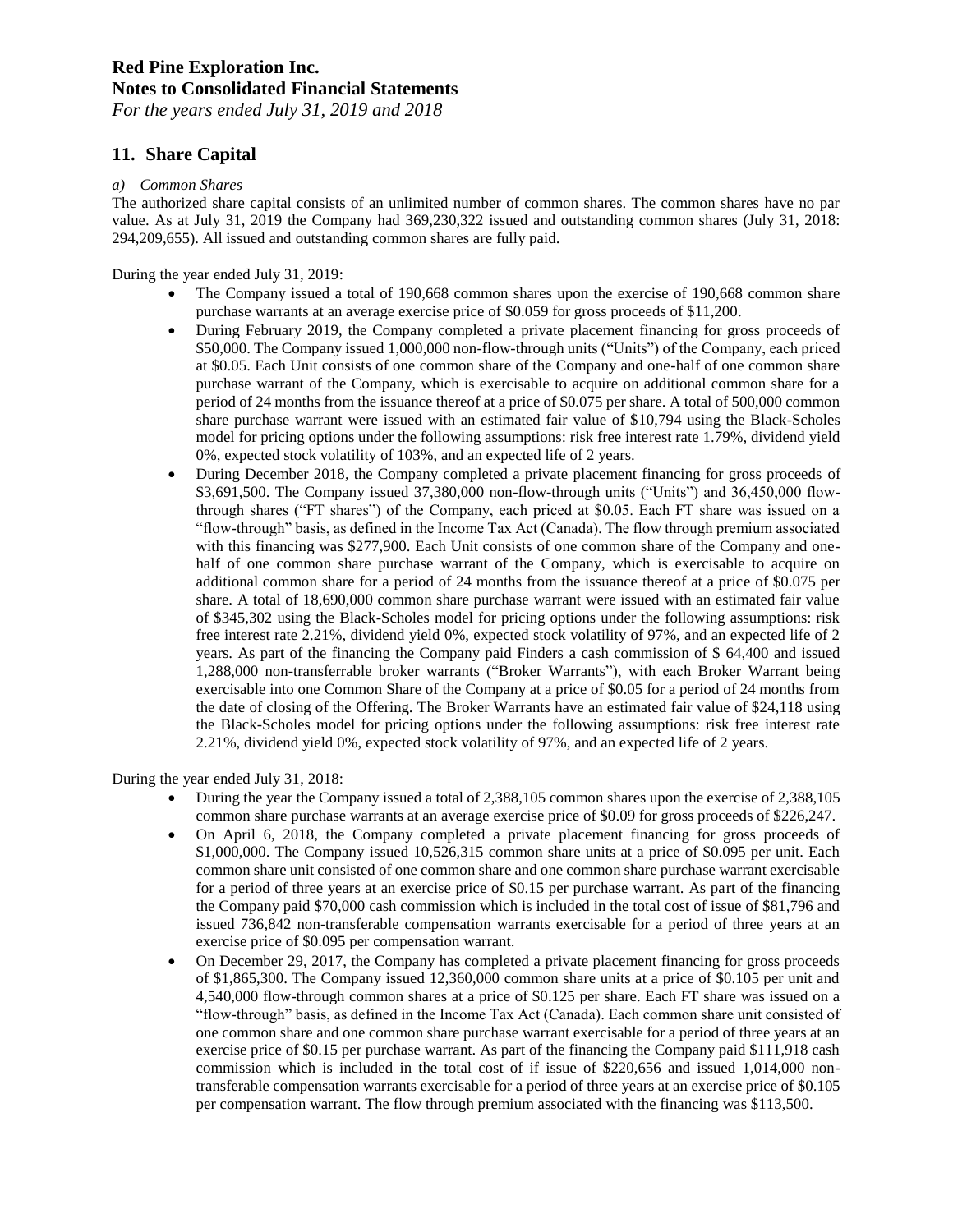- On October 23, 2017, the Company completed a shares-for-debt transaction whereby the Company agreed to settle certain obligations (the "Debt") to subscribers of its flow-through shares for financings that were completed in 2010 and 2011 through the issuance of common shares of the Company (the "Common Shares"). Pursuant to the settlement transaction, the Company issued a total of 146,209 common shares (the "Shares") at a deemed price of \$0.11 per Share to settle total indebtedness of \$16,083.
- On August 3, 2017, the Company completed the acquisition of net smelter royalties ("NSR") on the Wawa Gold Project whereby the Company paid \$25,000 in cash and issued 100,000 common shares. valued at \$10,000.

### *(b) Stock Options*

The Company has a stock option plan (the "Plan") pursuant to which the Company's Board of Directors may grant incentive stock options to directors, officers, employees and consultants at the discretion of the Board of Directors. The exercise price and vesting period of any option is fixed by the Board of Directors on the date of grant, in accordance with applicable stock exchange or other regulatory requirements, if applicable. The maximum aggregate number of common shares under option at any time under the Plan cannot exceed 10% of the issued shares.

All outstanding stock options vested immediately.

The following is a continuity schedule of the stock options series outstanding from July 31, 2018 to July 31, 2019:

|                                | <b>Exercise</b> | Outstanding<br><b>July 31,</b> |                |                  | <b>Expired</b><br><sub>or</sub> | Outstanding<br><b>July 31,</b> |
|--------------------------------|-----------------|--------------------------------|----------------|------------------|---------------------------------|--------------------------------|
| <b>Expiry Date</b>             | Price           | 2018                           | <b>Granted</b> | <b>Exercised</b> | <b>Cancelled</b>                | 2019                           |
| December 18, 2018              | \$ 0.500        | 490,000                        |                |                  | (490,000)                       |                                |
| February 25, 2020              | \$ 0.500        | 1.080.000                      |                |                  |                                 | 1,080,000                      |
| August 27, 2020                | \$ 0.055        | 1,875,000                      |                |                  |                                 | 1,875,000                      |
| April 5, 2021                  | \$0.080         | 450,000                        |                |                  | (300,000)                       | 150,000                        |
| April 6, 2022                  | \$ 0.120        | 2,725,000                      | ۰              |                  | (250,000)                       | 2,475,000                      |
| April 11, 2022                 | \$0.120         | 3,420,000                      |                |                  |                                 | 3,420,000                      |
| February 9, $2021^{(b)}$       | \$0.070         | 300,000                        |                |                  |                                 | 300,000                        |
| August 10, 2023 <sup>(a)</sup> | \$0.060         |                                | 2,650,000      |                  |                                 | 2,650,000                      |
| June 20, $2022^{(a)}$          | \$0.060         |                                | 6,312,500      |                  |                                 | 6,312,500                      |
| <b>Total</b>                   | \$0.11          | 10.340.000                     | 8.962.500      |                  | 1.040.000                       | 18,262,500                     |

a) During the year ended July 31, 2019, 8,962,500 stock options were granted to directors, officers and consultants. On June 20, 2019, 6,312,500 stock options were granted to directors, officers and consultants with an estimated fair value of \$228,537 using the Black-Scholes model for pricing options under the following assumptions: risk free interest rate 1.45%, dividend yield 0%, expected stock volatility of 107% , and an expected life of 3 years. The stock options vested immediately. On August 10, 2018, 2,650,000 stock options were granted to directors, officers and consultants with an estimated fair value of \$156,350 using the Black-Scholes model for pricing options under the following assumptions: risk free interest rate 2.25%, dividend yield 0%, expected stock volatility of 211.72% , and an expected life of 5 years. The stock options vested immediately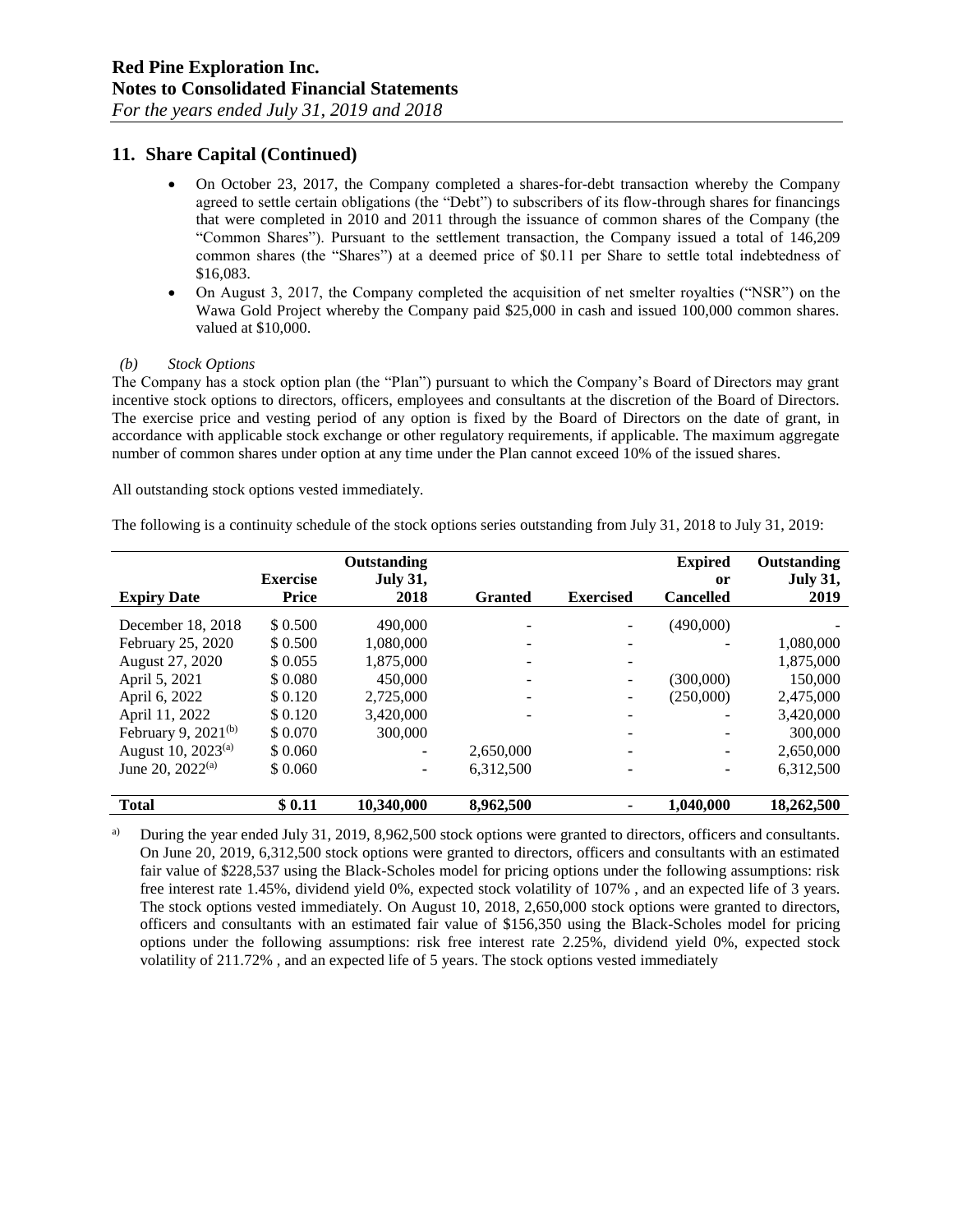The following is a continuity schedule of the stock options series outstanding from July 31, 2017 to July 31, 2018:

|                          |                 | <b>Outstanding</b> |                          |                  | <b>Expired</b>   | <b>Outstanding</b> |
|--------------------------|-----------------|--------------------|--------------------------|------------------|------------------|--------------------|
|                          | <b>Exercise</b> | <b>July 31,</b>    |                          |                  | <sub>or</sub>    | <b>July 31,</b>    |
| <b>Expiry Date</b>       | Price           | 2017               | <b>Granted</b>           | <b>Exercised</b> | <b>Cancelled</b> | 2018               |
| July 11, 2018            | \$ 0.500        | 260,000            | $\qquad \qquad -$        |                  | (260,000)        |                    |
| December 18, 2018        | \$ 0.500        | 685,000            | $\overline{\phantom{0}}$ |                  | (195,000)        | 490,000            |
| February 25, 2020        | \$ 0.500        | 1,360,000          |                          |                  | (280,000)        | 1,080,000          |
| August 27, 2020          | \$0.055         | 1,925,000          | $\overline{\phantom{a}}$ |                  | (50,000)         | 1,875,000          |
| April 5, 2021            | \$0.080         | 750,000            | $\overline{\phantom{a}}$ | -                | (300,000)        | 450,000            |
| April 6, 2022            | \$ 0.120        | 3,027,000          |                          |                  | (302,000)        | 2,725,000          |
| April 11, 2022           | \$ 0.120        | 8,284,000          | $\overline{\phantom{a}}$ | -                | (4,864,000)      | 3,420,000          |
| February 9, $2021^{(b)}$ | \$0.070         |                    | 300,000                  |                  |                  | \$300,000          |
|                          |                 |                    |                          |                  |                  |                    |
| <b>Total</b>             | \$0.16          | 16,291,000         | 300,000                  |                  | (6,251,000)      | 10,340,000         |

b) The fair value of the 300,000 stock options granted on Feb 9, 2018 was estimated at \$16,489 using the Black-Scholes model for pricing options under the following assumptions: risk free interest rate 1.89%; dividend yield 0%, expected stock volatility 141%, and an expected life of 3 years. The stock options vested immediately.

### *(c) Warrants*

As at July 31, 2019, the Company had 70,409,933 share purchase warrants outstanding (July 31, 2018: 106,062,136) with exercise prices ranging from \$0.05 to \$0.17 per warrant.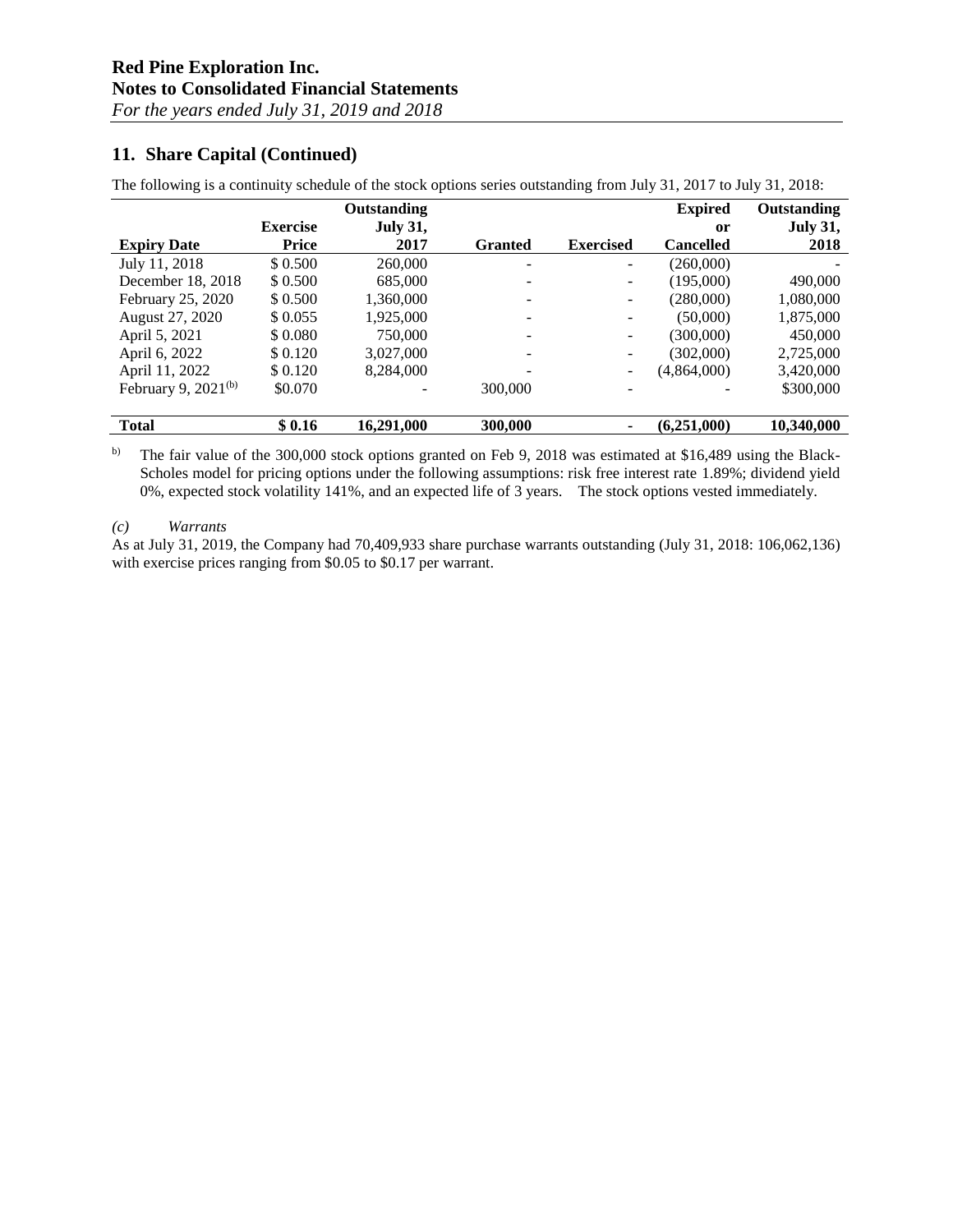The following is a continuity schedule for the warrants outstanding from July 31, 2018 to July 31, 2019

|                    |                 | Outstanding     |               |                          |                          | Outstanding     | <b>Fair Value</b> |
|--------------------|-----------------|-----------------|---------------|--------------------------|--------------------------|-----------------|-------------------|
|                    | <b>Exercise</b> | <b>July 31,</b> |               |                          | <b>Expired or</b>        | <b>July 31,</b> | <b>July 31,</b>   |
| <b>Expiry Date</b> | <b>Price</b>    | 2018            | <b>Issued</b> | <b>Exercised</b>         | <b>Cancelled</b>         | 2019            | 2019              |
| August 13, 2018    | \$0.050         | 162,000         |               | (84,000)                 | (78,000)                 |                 | $\$ -             |
| August 13, 2018    | \$0.100         | 2,208,186       |               |                          | (2,208,186)              |                 | $\$ -             |
| August 20, 2018    | \$0.050         | 165,000         |               |                          | (165,000)                |                 | $\$ -             |
| August 20, 2018    | \$0.100         | 1,375,000       |               | $\overline{a}$           | (1,375,000)              |                 | $\mathsf{\$}$ -   |
| August 28, 2018    | \$0.100         | 200,000         |               |                          | (200,000)                |                 | $\$ -             |
| September 2, 2018  | \$0.099         | 2,033,333       |               |                          | (2,033,333)              |                 | $\$ -             |
| September 2, 2018  | \$0.099         | 5,065,909       |               |                          | (5,065,909)              |                 | $\$ -             |
| February 9, 2019   | \$0.066         | 2,888,000       |               |                          | (2,888,000)              |                 | $\$ -             |
| February 9, 2019   | \$0.066         | 1,994,544       |               | (106, 667)               | (1,887,877)              |                 | $\$ -             |
| February 9, 2019   | \$0.132         | 5,327,165       | ٠             |                          | (5,327,165)              |                 | $\$ -             |
| February 17, 2019  | \$0.250         | 20,000          |               |                          | (20,000)                 |                 | $\$ -             |
| February 24, 2019  | \$0.135         | 3,412,889       |               | $\overline{\phantom{a}}$ | (3,412,889)              |                 | $\$ -             |
| February 25, 2019  | \$0.066         | 520,177         |               | $\overline{\phantom{a}}$ | (520, 177)               |                 | $\$ -             |
| February 25, 2019  | \$0.066         | 3,847,521       |               | $\overline{\phantom{a}}$ | (3,847,521)              |                 | $\$\$ -           |
| April 7, 2019      | \$0.105         | 1,789,456       |               | $\overline{\phantom{a}}$ | (1,789,456)              |                 | $\$\$ -           |
| April 8, 2019      | \$0.105         | 16,695,601      |               |                          | (16,695,601)             |                 | $\mathsf{\$}$ -   |
| May 5, 2019        | \$0.105         | 2,144,121       |               |                          | (2,144,121)              |                 | $\mathsf{\$}$ -   |
| June 3, 2019       | \$0.100         | 5,343,800       |               |                          | (5,343,800)              |                 | $\$\,$            |
| June 24, 2019      | \$0.105         | 937,500         |               |                          | (937,500)                |                 | $\$\$ -           |
| September 2, 2019  | \$0.066         | 121,600         |               |                          |                          | 121,600         | \$15,793          |
| December 13, 2019  | \$0.170         | 3,800,000       |               |                          |                          | 3,800,000       | \$478,985         |
| February 24, 2020  | \$0.170         | 21,168,666      |               |                          | $\overline{\phantom{0}}$ | 21,168,666      | \$908,531         |
| April 7, 2020      | \$0.072         | 198,429         |               |                          |                          | 198,429         | \$26,318          |
| May 3, 2020        | \$0.072         | 6,080           |               |                          |                          | 6,080           | \$808             |
| December 29,2020   | \$0.150         | 12,360,000      |               |                          |                          | 12,360,000      | \$891,156         |
| December 29,2020   | \$0.105         | 1,014,000       |               |                          | $\overline{a}$           | 1,014,000       | \$77,020          |
| April 6, 2020      | \$0.095         | 736,842         |               |                          | $\overline{\phantom{a}}$ | 736,842         | \$37,165          |
| April 6, 2020      | \$0.150         | 10,526,316      |               |                          | $\overline{a}$           | 10,526,316      | \$489,955         |
| December 19, 2020  | \$0.075         |                 | 2,380,000     |                          | $\overline{a}$           | 2,380,000       | \$45,843          |
| December 20, 2020  | \$0.075         |                 | 6,170,000     |                          |                          | 6,170,000       | \$124,050         |
| December 21, 2020  | \$0.075         |                 | 5,200,000     |                          |                          | 5,200,000       | \$104,547         |
| December 28, 2020  | \$0.075         |                 | 4,940,000     |                          |                          | 4,940,000       | \$70,861          |
| February 11, 2021  | \$0.075         |                 | 500,000       |                          |                          | 500,000         | \$10,796          |
| December 12, 2020  | \$0.050         |                 | 105,000       |                          |                          | 105,000         | \$1,942           |
| December 12, 2020  | \$0.050         |                 | 910,000       |                          |                          | 910,000         | \$16,835          |
| December 19, 2020  | \$0.050         |                 | 7,000         |                          |                          | 7,000           | \$181             |
| December 19, 2020  | \$0.050         |                 | 32,200        |                          |                          | 32,200          | \$834             |
| December 7, 2020   | \$0.050         |                 | 163,800       |                          |                          | 163,800         | \$3,030           |
| December 12, 2020  | \$0.050         |                 | 70,000        |                          |                          | 70,000          | \$1,295           |
|                    |                 |                 |               |                          |                          |                 |                   |
| <b>Total</b>       | \$0.13          | 106,062,136     | 20,478,000    | (190, 667)               | (55, 939, 535)           | 70,409,933      | \$3,305,945       |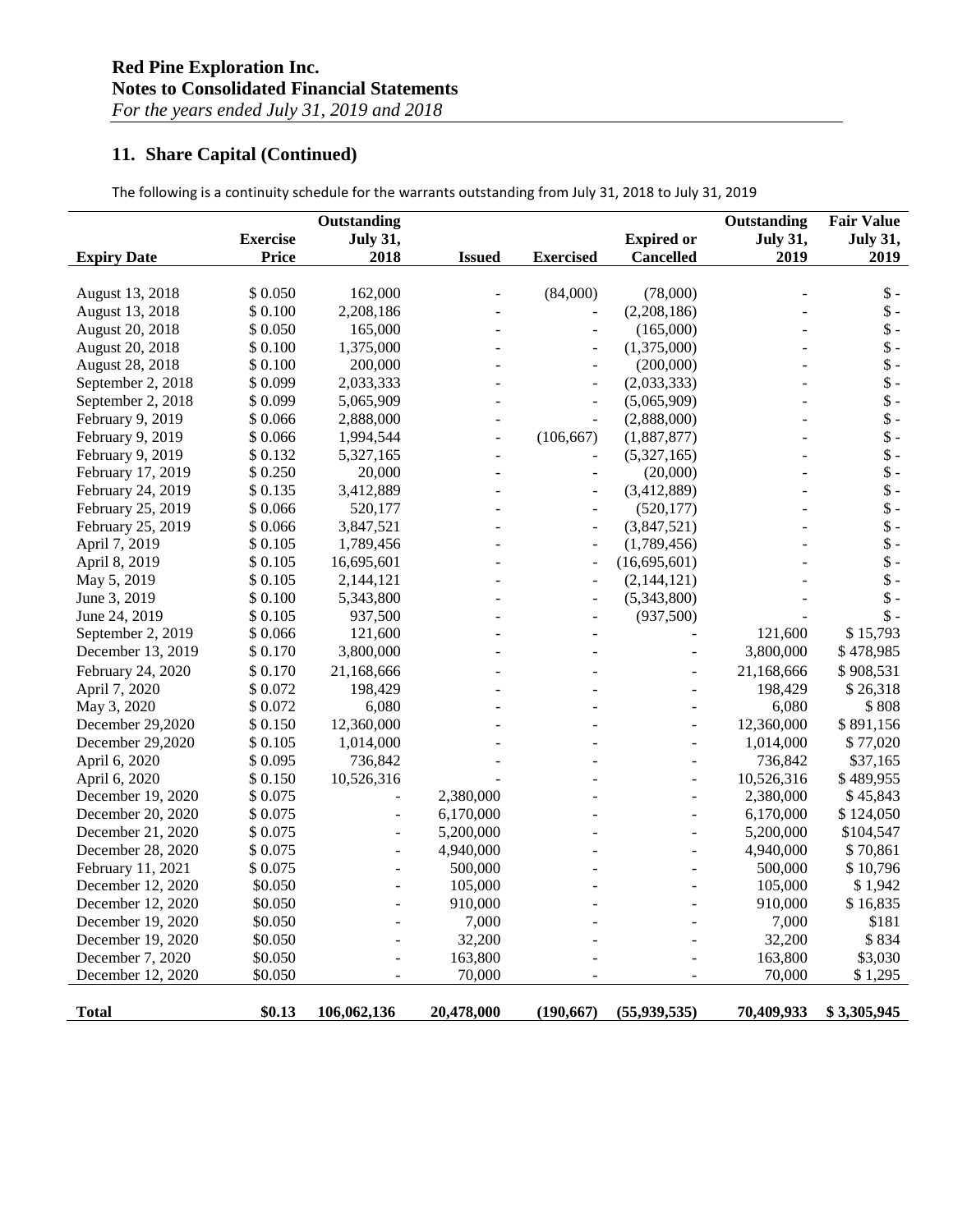During the year ended July 31, 2019, 55,939,536 share purchase warrants expired with a fair market value of \$5,891,593 and 190,668 share purchase warrants were exercised for gross proceeds of \$11,200 and a fair market value of 17,552. As part of the February 2019 private placement a total of 500,000 common share purchase warrant were issued with an estimated fair value of \$10,796 using the Black-Scholes model for pricing options under the following assumptions: risk free interest rate 1.79%, dividend yield 0%, expected stock volatility of 103%, and an expected life of 2 years. As part of the December 2018 private placement a total of 18,690,000 common share purchase warrant were issued with an estimated fair value of \$345,301 using the Black-Scholes model for pricing options under the following assumptions: risk free interest rate 2.21%, dividend yield 0%, expected stock volatility of 97%, and an expected life of 2 years. In addition, the Company paid \$64,400 cash, and issued 1,288,000 non-transferrable broker warrants ("Broker Warrants"), with each Broker Warrant being exercisable into one Common Share of the Company at a price of \$0.05 for a period of 24 months from the date of closing of the Offering. The Broker Warrants have an estimated fair value of \$24,117 using the Black-Scholes model for pricing options under the following assumptions: risk free interest rate 2.21%, dividend yield 0%, expected stock volatility of 97%, and an expected life of 2 years.

The following is a continuity schedule for the warrants outstanding from July 31, 2017 to July 31, 2018: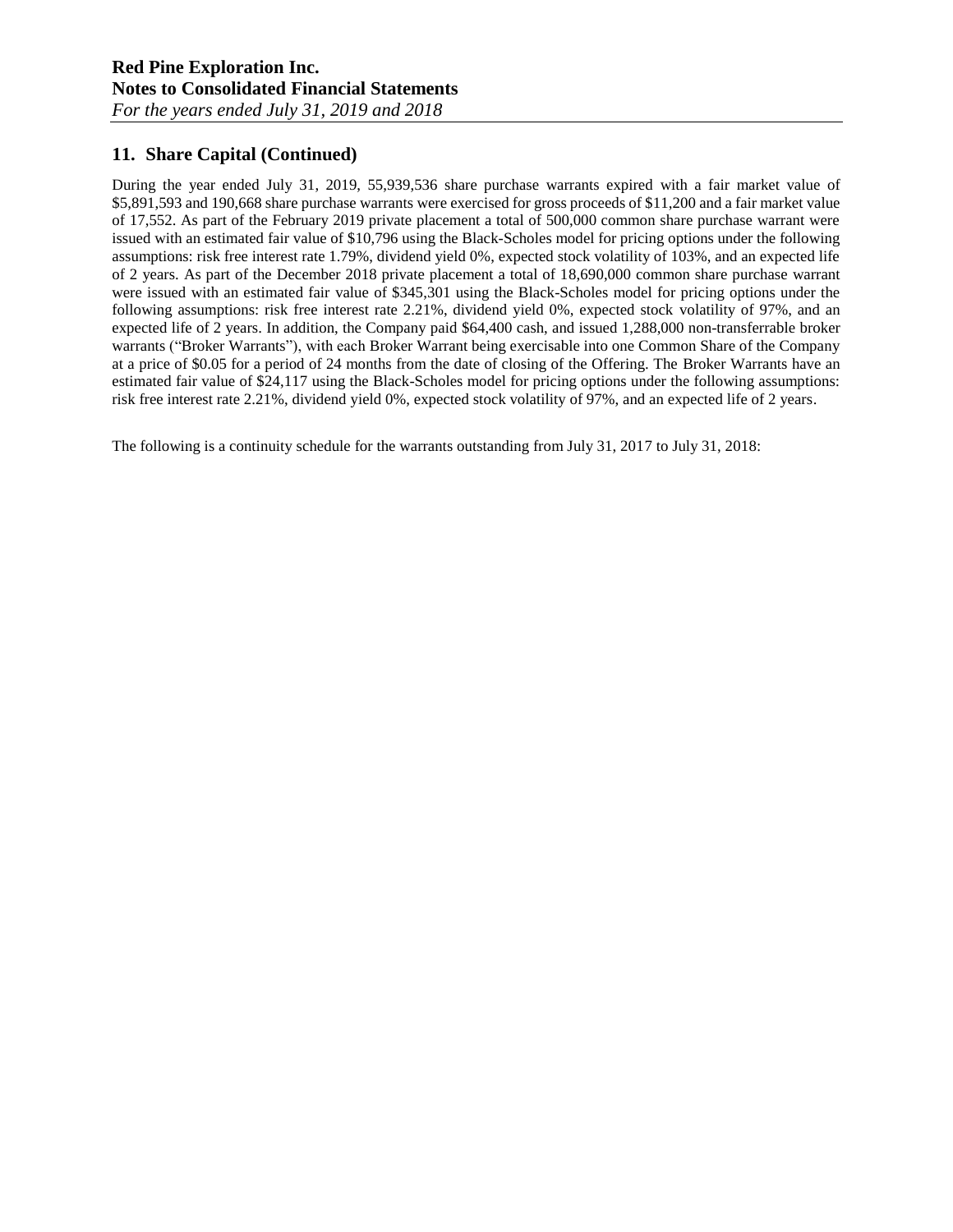## **Red Pine Exploration Inc. Notes to Consolidated Financial Statements**

*For the years ended July 31, 2019 and 2018*

|                    | <b>Exercise</b> | Outstanding<br><b>July 31,</b> |                          |                  | <b>Expired or</b>            | Outstanding<br><b>July 31,</b> | <b>Fair Value</b><br><b>July 31,</b> |
|--------------------|-----------------|--------------------------------|--------------------------|------------------|------------------------------|--------------------------------|--------------------------------------|
| <b>Expiry Date</b> | <b>Price</b>    | 2017                           | <b>Issued</b>            | <b>Exercised</b> | Cancelled                    | 2018                           | 2018                                 |
|                    |                 |                                |                          |                  |                              |                                |                                      |
| December 18, 2017  | \$0.250         | 6,400,000                      |                          |                  | (6,400,000)                  |                                | $\$ -                                |
| December 18, 2017  | \$0.250         | 640,000                        |                          |                  | (640,000)                    |                                | $\$ -                                |
| June 3, 2018       | \$0.080         | 1,777,132                      |                          |                  | (1,777,132)                  |                                | $\$ -                                |
| June 24, 2018      | \$0.105         | 450,625                        |                          |                  | (450, 625)                   |                                | $\$\$ -                              |
| July 30, 2018      | \$0.050         | 155,965                        | $\overline{a}$           | (155,965)        |                              |                                | $\mathsf{\$}$ -                      |
| July 30, 2018      | \$0.100         | 1,499,708                      | $\overline{\phantom{a}}$ |                  | (1,499,708)                  |                                | $\mathsf{\$}$ -                      |
| August 13, 2018    | \$0.050         | 270,982                        | $\overline{\phantom{0}}$ | (108,982)        |                              | 162,000                        | \$10,041                             |
| August 13, 2018    | \$0.100         | 2,208,186                      | $\blacksquare$           |                  |                              | 2,208,186                      | \$61,449                             |
| August 20, 2018    | \$0.050         | 336,158                        | $\overline{a}$           | (171, 158)       |                              | 165,000                        | \$8,184                              |
| August 20, 2018    | \$0.100         | 1,375,000                      |                          |                  |                              | 1,375,000                      | \$36,750                             |
| August 28, 2018    | \$0.100         | 200,000                        |                          |                  |                              | 200,000                        | \$5,298                              |
| September 2, 2018  | \$0.099         | 2,533,333                      |                          | (500,000)        |                              | 2,033,333                      | \$242,118                            |
| September 2, 2018  | \$0.099         | 5,065,909                      |                          |                  |                              | 5,065,909                      | \$586,039                            |
| February 9, 2019   | \$0.066         | 2,888,000                      |                          |                  |                              | 2,888,000                      | \$368,500                            |
| February 9, 2019   | \$0.066         | 1,994,544                      |                          |                  |                              | 1,994,544                      | \$250,294                            |
| February 9, 2019   | \$0.132         | 5,327,165                      |                          |                  |                              | 5,327,165                      | \$633,935                            |
| February 17, 2019  | \$0.250         | 20,000                         |                          |                  |                              | 20,000                         | \$6,090                              |
| February 24, 2019  | \$0.135         | 3,412,889                      |                          |                  |                              | 3,412,889                      | \$404,427                            |
| February 25, 2019  | \$0.066         | 520,177                        |                          |                  |                              | 520,177                        | \$66,553                             |
| February 25, 2019  | \$0.066         | 3,847,521                      |                          |                  | $\overline{a}$               | 3,847,521                      | \$484,397                            |
| April 7, 2019      | \$0.105         | 1,789,456                      |                          |                  | ÷.                           | 1,789,457                      | \$220,282                            |
| April 8, 2019      | \$0.105         | 16,695,601                     |                          |                  |                              | 16,695,601                     | \$2,055,731                          |
| May 5, 2019        | \$0.105         | 2,144,121                      |                          |                  |                              | 2,144,121                      | \$265,704                            |
| June 3, 2019       | \$0.100         | 5,343,800                      |                          |                  |                              | 5,343,800                      | \$164,274                            |
| June 24, 2019      | \$0.105         | 2,437,500                      |                          | (1,500,000)      |                              | 937,500                        | \$41,086                             |
| September 2, 2019  | \$0.066         | 121,600                        |                          |                  |                              | 121,600                        | \$15,793                             |
| December 13, 2019  | \$0.170         | 3,800,000                      |                          |                  |                              | 3,800,000                      | \$478,985                            |
| February 24, 2020  | \$0.170         | 21,168,666                     |                          |                  |                              | 21,168,666                     | \$906,523                            |
| April 7, 2020      | \$0.072         | 198,429                        |                          |                  |                              | 198,429                        | \$26,318                             |
| May 3, 2020        | \$0.072         | 6,080                          |                          |                  |                              | 6,080                          | \$808                                |
| December 29,2020   | \$0.150         | L,                             | 12,360,000               |                  | ÷,                           | 12,360,000                     | \$891,156                            |
| December 29,2020   | \$0.105         | $\overline{a}$                 | 1,014,000                |                  | $\overline{a}$               | 1,014,000                      | \$77,020                             |
| April 6, 2020      | \$0.150         | L,                             | 10,526,316               |                  | $\overline{a}$               | 10,526,316                     | \$489,955                            |
| April 6, 2020      | \$0.095         |                                | 736,842                  |                  |                              | 736,842                        | \$37,165                             |
|                    |                 |                                |                          |                  |                              |                                |                                      |
| <b>Total</b>       | \$0.08          | 94,628,548                     | 24,637,158               |                  | $(2,436,105)$ $(10,767,465)$ | 106,062,136                    | \$8,832,870                          |

During the year ended July 31, 2018, 10,767,465 share purchase warrants expired with a fair market value of \$8,832,870 and 2,388,105 purchase warrants were exercised for gross proceeds of \$ 226,247 and a fair market value of 135,193. In connection with the April 2018 private placement the Company issued 10,526,315 warrants with a fair value estimated of \$489,955 using the Black-Scholes model for pricing options under the following assumptions: risk free interest rate 2.03%, dividend yield 0%, expected stock volatility 135%, and an expected life of 3 years. As part of a commission for the financing, the Company issued 736,842 compensation warrants with a fair value estimated of \$37,165 using the Black-Scholes model for pricing options under the following assumptions: risk free interest rate 2.03%, dividend yield 0%, expected stock volatility 135%, and an expected life of 3 years.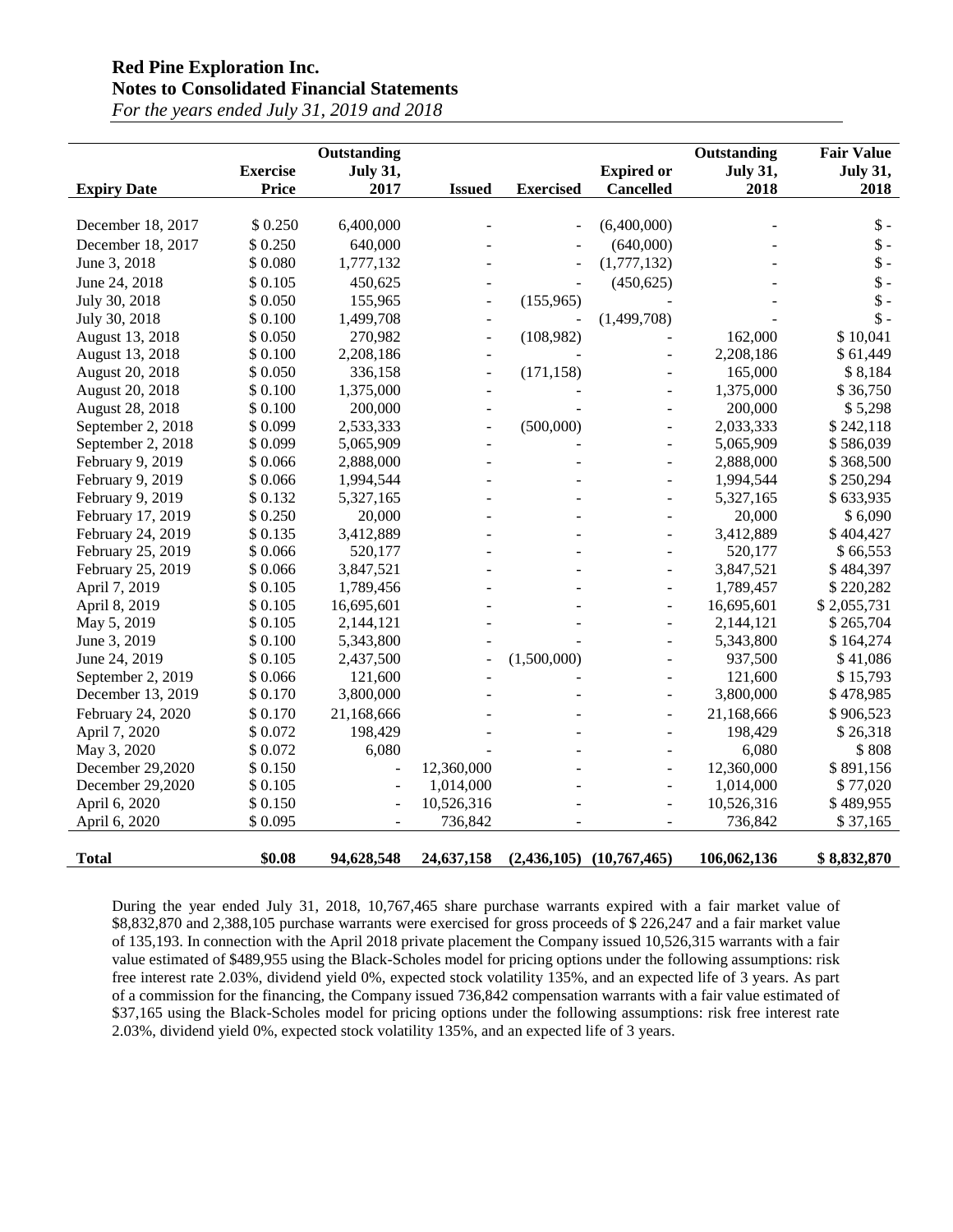In connection with the December 2017 private placement the Company issued A total of 12,360,000 common share purchase warrant were issued at an exercise price of \$0.15 with an estimated fair value of \$891,176 using the Black-Scholes model for pricing options under the following assumptions: risk free interest rate 1.71%, dividend yield 0%, expected stock volatility of 137%, and an expected life of 3 years. As part of a commission for the financing, the Company issued 1,014,000 non-transferable compensation warrants at an exercise price of \$0.105 and an estimated fair value of \$ \$77,020 using the Black-Scholes model for pricing options under the following assumptions: risk free interest rate 1.71%, dividend yield 0%, expected stock volatility of 137%, and an expected life of 3 years.

## **12. Commitments and Contingencies**

### **(a) Lease and Sublease Commitments**

The Company has an office space lease agreement located at 141 Adelaide Street West from August 15, 2014 to August 14, 2019 and signed a sublease agreement with a third-party tenant whereby the Company shall receive sublease payments for the period from March 1, 2015 to August 14, 2019. The sublease payments are recognized as a reduction of General and Administrative expenses on the Statements of Loss and Comprehensive Loss. A security deposit totalling \$17,281 was received from the subtenant and is reported as a long-term liability on the Consolidated Statements of Financial Position. As of April 30, 2019, the Company was committed to annual lease payments for 141 Adelaide Street West of approximately \$223,020 and expects to receive annual sublease payments of \$223,020.

On December 12, 2016, the Company signed an office space lease agreement for office space located at 145 Wellington Street West for seven (7) years from January 1, 2017 to December 31, 2023. On September 15, 2016, a security deposit totaling \$41,579 was remitted to the landlord, which is reported as a long-term asset on the Consolidated Statements of Financial Position. As of July 31, 2019, the Company was committed to annual lease payments for 145 Wellington Street West of approximately \$104,544.

Future minimum payments under the Company's leases, excluding the receipt of any sublease payments, are as follows:

| <b>Minimum Lease Payments</b>                | <b>July 31,</b><br>2019 | <b>July 31,</b><br>2018 |
|----------------------------------------------|-------------------------|-------------------------|
| No later than 1 year                         | 113,837                 | 327,564                 |
| Later than 1 year, but no later than 5 years | 357,192                 | 427,469                 |
| Later than 5 years                           |                         | 43,560                  |
| <b>Total</b>                                 | 471,029                 | 798,593                 |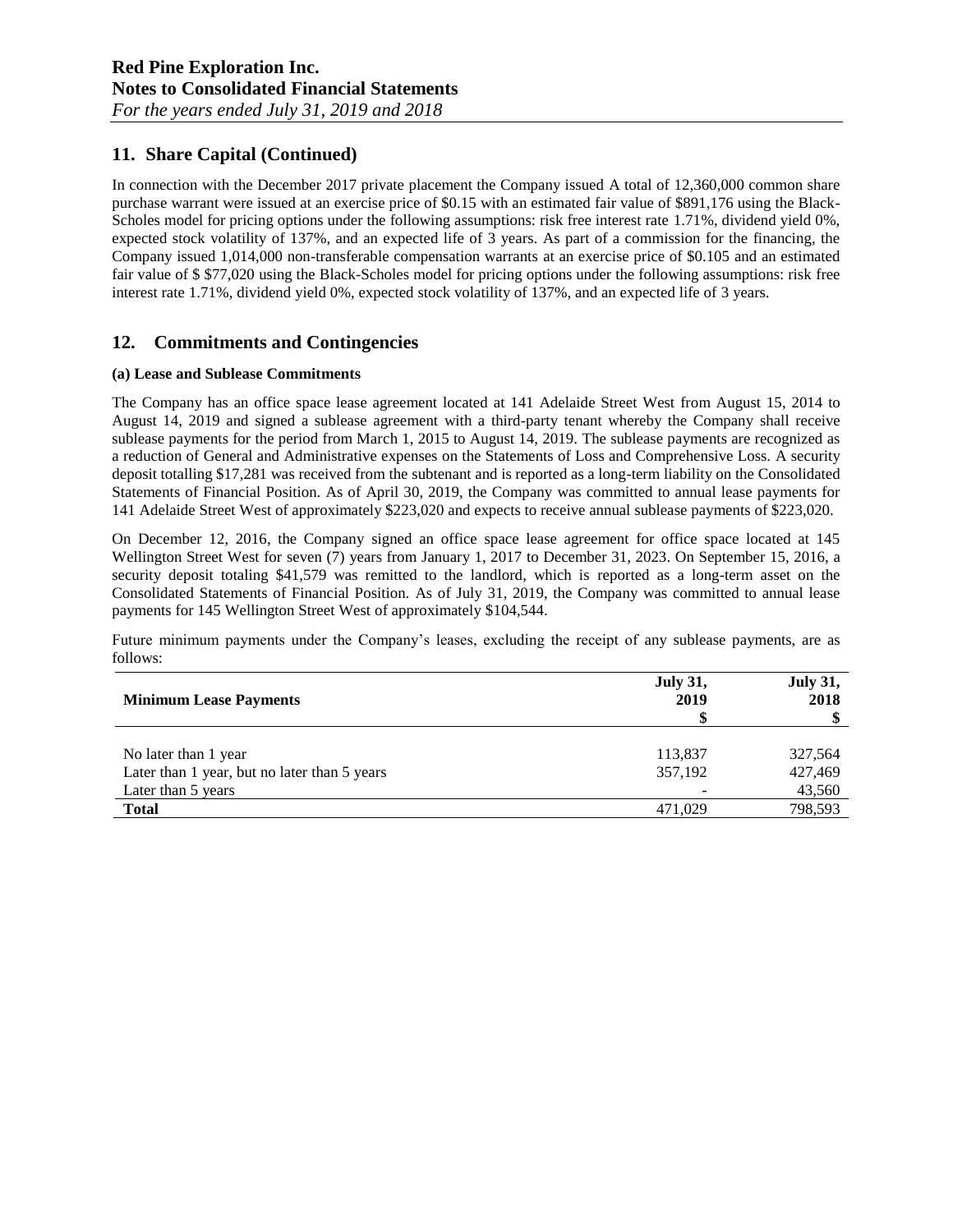## **12. Commitments and Contingencies (Continued)**

### **(b) Flow-Through Expenditure Commitments**

The Company completed flow-through ("F/T") share financings that involve a commitment to incur Canadian exploration expenditures ("CEEs") prior to the end of specific calendar years and to renounce the CEE tax deductions to the subscribers. Flow-through shares and exploration expenditures qualifying as CEEs are defined in the Income Tax Act of Canada.

|  |  |  | The following tables sets out the flow-through expenditure commitments as of July 31, 2019: |  |
|--|--|--|---------------------------------------------------------------------------------------------|--|
|  |  |  |                                                                                             |  |
|  |  |  |                                                                                             |  |
|  |  |  |                                                                                             |  |

| <b>Financing Series</b>             | 2017 F/T             | 2017 F/T             | 2018 F/T                    |
|-------------------------------------|----------------------|----------------------|-----------------------------|
|                                     | <b>Series A</b>      | <b>Series B</b>      | <b>Series</b>               |
| <b>Financing Date</b>               | February 24,<br>2017 | December 29.<br>2017 | December 7, 12,<br>28, 2018 |
| Commitment Deadline                 | December 31.<br>2018 | December 31.<br>2018 | December 31.<br>2019        |
| Commitment Amount                   | \$4,000,101          | \$567,500            | \$1,822,500                 |
| Less: Expenditures Incurred in 2016 |                      |                      |                             |
| Less: Expenditures Incurred in 2017 | (1,783,384)          |                      |                             |
| Less: Expenditures Incurred in 2018 | (2,216,717)          | (567.500)            | (437,079)                   |
| Less: Expenditures Incurred in 2019 |                      |                      | (1,385,421)                 |
| <b>Estimated F/T Expenditures</b>   |                      |                      |                             |
| <b>Remaining</b>                    | \$                   | \$                   |                             |

## **13. Capital Management**

As of July 31, 2019, the Company had a working capital surplus of \$1,125,990 (July 31, 2018: \$2,237,077).

There were no changes in the Company's approach to capital management during the year ended July 31, 2019.

In managing liquidity, the Company's primary objective is to ensure the entity can continue as a going concern while raising additional funding to meet its obligations as they come due. The Company's operations to date have been funded by issuing equity. The Company expects to improve the working capital position by securing additional financing.

The Company's investment policy is to invest excess cash in very low risk financial instruments such as term deposits or by holding funds in high yield savings accounts with major Canadian banks. Financial instruments are exposed to certain financial risks, which may include currency risk, credit risk, liquidity risk and interest rate risk.

The Company's mineral property interests are all in the exploration stage, as such the Company is dependent on external financing to fund its exploration activities and administrative costs. Management continues to assess the merits of mineral properties on an ongoing basis and may seek to acquire new properties or to increase ownership interests if it believes there is sufficient geologic and economic potential.

Management mitigates the risk and uncertainty associated with raising additional capital in current economic conditions through cost control measures that minimizes discretionary disbursements and reduces exploration expenditures that are deemed of limited strategic value.

The Company manages the capital structure (consisting of shareholders' deficiency) on an ongoing basis and adjusts in response to changes in economic conditions and risks characteristics of its underlying assets. Adjustments to the Company's capital structure may involve the issuance of new shares, assumption of new debt, acquisition or disposition of assets, or adjustments to the amounts held in cash, cash equivalents and short-term investments.

The Company is not subject to any externally imposed capital requirements other than flow-through spending commitments.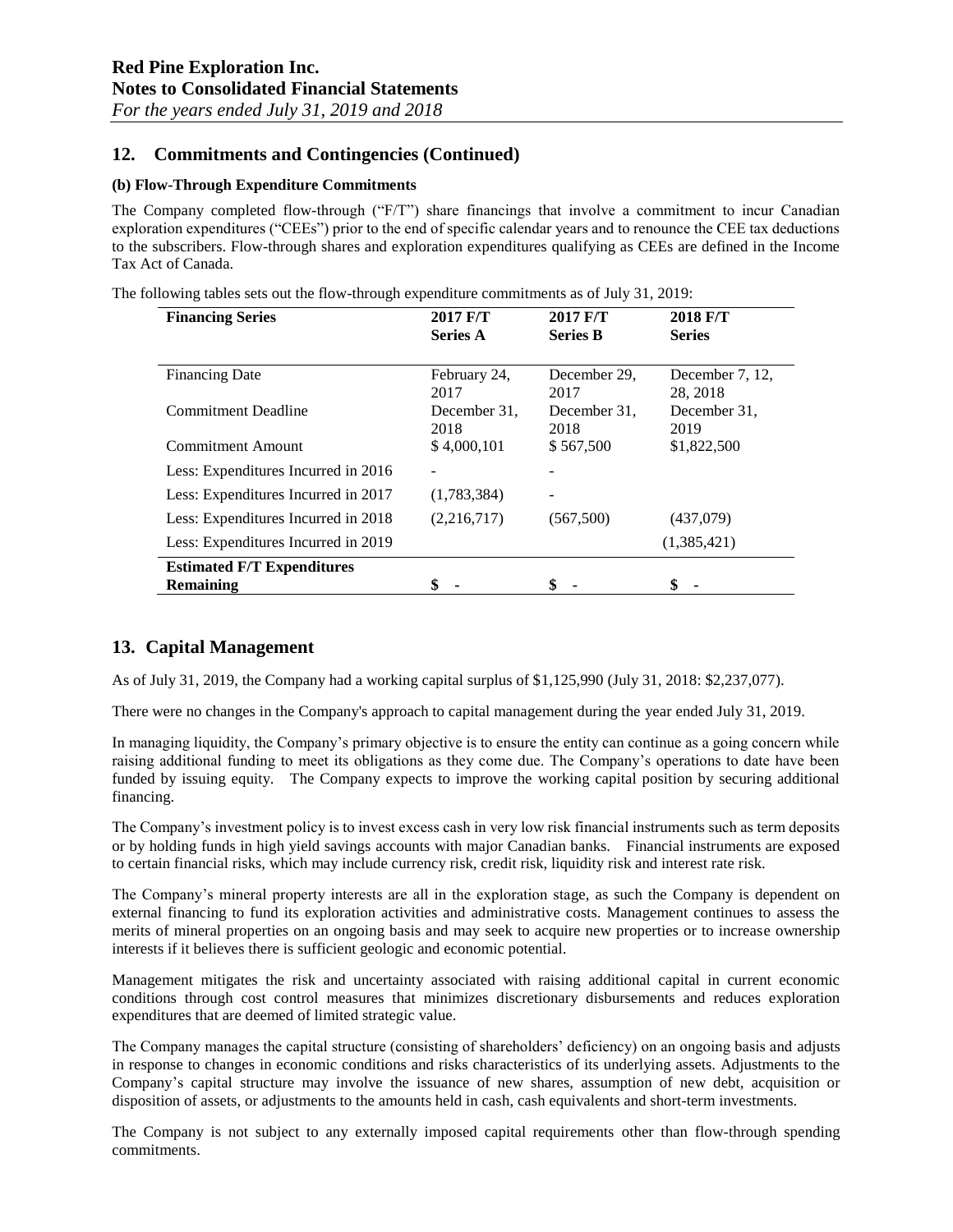## **14. Financial Instrument Risk Factors**

The following disclosures are to enable users of the Consolidated Financial Statements to evaluate the nature and extent of risks arising from financial instruments at the end of the reporting year:

### *a) Credit risk*

The Company's credit risk is the risk of counterparty default on cash and cash equivalents held on deposit with financial institutions. The Company manages this risk by ensuring that deposits are only held with large Canadian banks and financial institutions.

The amount receivable from the joint venture partner Citabar, totaled \$630,981 at July 31, 2019 and is subject to credit risk. The Company's recourse in the event payment is not received is dilution of Citabar's interest in the Wawa Gold property, proportionate to the defaulted payments. The Company does not expect any cash payments from Citabar, and the Company expects Citabar to allow their interest in the Wawa property to be diluted. The Company concluded that this factor indicates that the receivable balance is credit-impaired. During the year ended July 31, 2019 the Company recorded an expected credit loss against the receivable from Citabar for the full carrying amount of the receivable of \$630,981. The write off was recorded net of recovery of exploration expenditures on the consolidated statements of loss and comprehensive loss.

The amounts due from related party are subject to counterparty default risk, and total \$716,645 as at July 31, 2019 (July 31, 2018: \$200,994).

### *b) Liquidity risk*

The Company's liquidity risk is the risk that the Company has insufficient funds to settle its contractual financial liabilities. The Company manages this risk through a budgeting process that ensures sufficient funds are available as contractual cash flows become due.

As at July 31, 2019, the Company had a cash and cash equivalents balance of \$695,996 (July 31, 2018: \$1,943,300) to settle current liabilities of \$465,375 (July 31, 2018: \$632,027). As a result, the Company is currently not exposed to liquidity risk.

While the Company has been successful in obtaining required funding in the past, there is no assurance that future financings will be available.

### *c) Market risks*

The Company's market risk arises from changes in interest rates and commodity prices that could have an impact on the consolidated statements of loss and comprehensive loss. This includes:

- Interest rate risk, is the sensitivity of the fair value or of the future cash flows of a financial instrument to changes in interest rates. The Company does not have any financial assets or liabilities that were subject to variable interest rates.
- Commodity price risks, particularly with respect to gold, is the sensitivity of the fair value of, or of the future cash flows, from mineral assets. The Company manages this risk by continually monitoring base and precious metal prices and commodity price trends to determine the appropriate timing for funding the exploration or development of its mineral assets, or for the acquisition or disposition of mineral assets. The Company does not have any mineral assets at the development or production stage carried at historical cost. The Company has expensed the acquisition and exploration costs of its exploration stage mineral assets.
- Marketable securities risk, is the sensitivity of the fair value of marketable securities to supply and demand for marketable securities. The Company manages this risk by continually monitoring the market pricing and trends of its portfolio of securities to determine the appropriate timing to complete any acquisitions or dispositions. The Company has determined the marketable securities risk at year-end is minimal.
- Currency risk, is the sensitivity of the fair value or of the future cash flows of financial instruments to changes in foreign exchange rates. The Company does not have any financial assets or liabilities that were subject to variable foreign exchange rates and as such the Company is not subject to currency risk.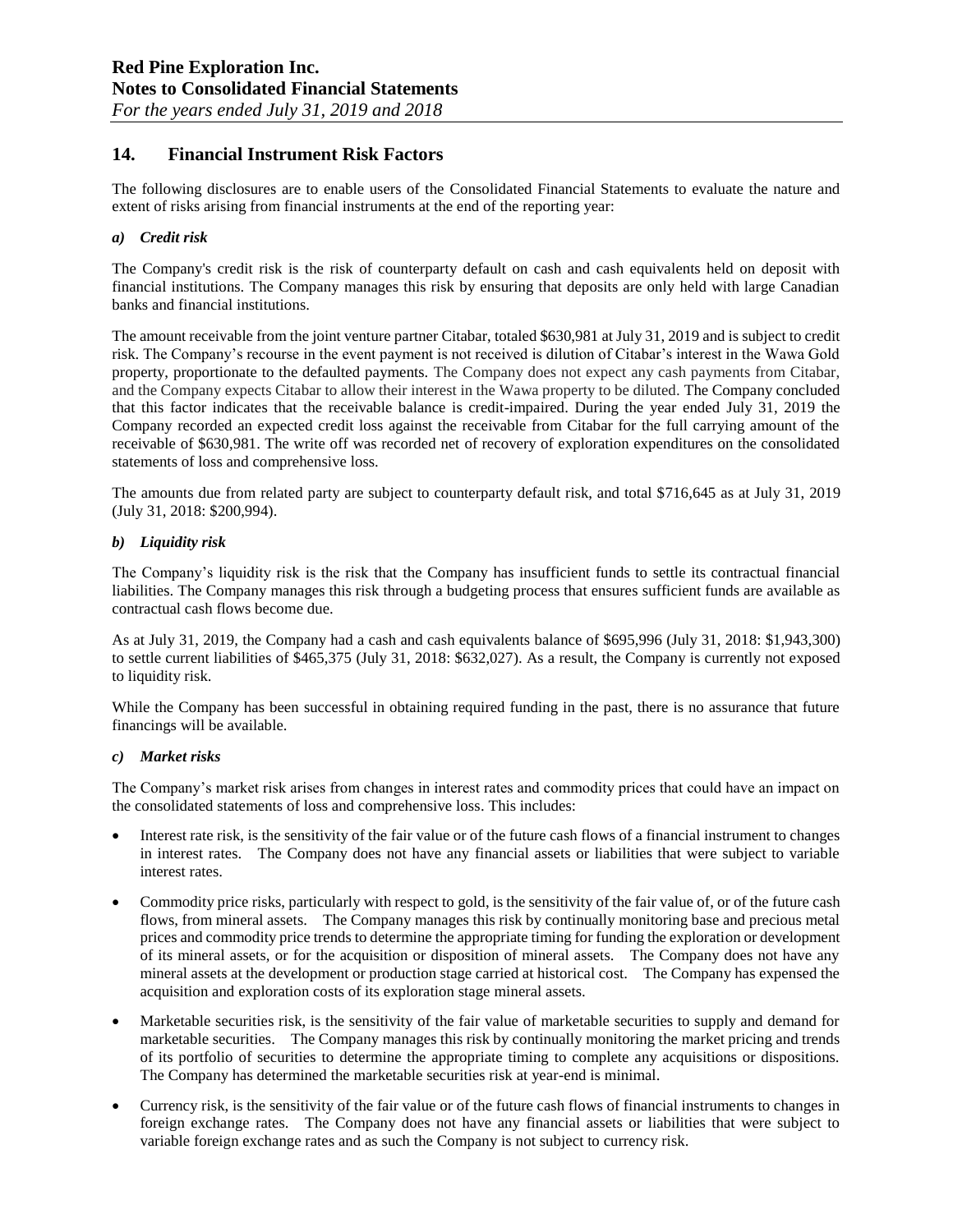## **15. Income Taxes**

The reconciliation of the combined Canadian federal and provincial statutory income tax rate of 26.5% (2018 - 26.5%) to the effective tax rate is as follows:

|                                                      | <b>Year ended</b><br><b>July 31, 2019</b><br>\$ | <b>Year ended</b><br><b>July 31, 2018</b> |
|------------------------------------------------------|-------------------------------------------------|-------------------------------------------|
| Net loss for the year before income taxes            | (4,980,046)                                     | (3,834,289)                               |
|                                                      |                                                 |                                           |
| Expected income tax (recovery) expense               | (1,319,710)                                     | (1,016,090)                               |
| Tax rate changes and other adjustments               | (1,085,200)                                     | (7,950)                                   |
| Share based compensation and non-deductible expenses | (5,230)                                         | (26,770)                                  |
| Effect of flow-through renunciation                  | 482,960                                         | 424,000                                   |
| Changes in tax benefits not recognized               | 1,927,180                                       | 626,810                                   |
| Income tax (recovery) expense                        |                                                 |                                           |

### *Unrecognized Deferred Tax Assets*

Deferred taxes are provided as a result of temporary differences that arise due to the differences between the income tax values and the carrying amount of assets and liabilities. Deferred tax assets have not been recognized in respect of the following deductible temporary differences:

|                                 | <b>Year ended</b><br><b>July 31, 2019</b><br>\$ | <b>Year ended</b><br><b>July 31, 2018</b><br>\$ |
|---------------------------------|-------------------------------------------------|-------------------------------------------------|
|                                 |                                                 |                                                 |
| Non-capital losses              | 17,400,060                                      | 12,822,570                                      |
| <b>Exploration</b> expenditures | 11,824,660                                      | 8,684,400                                       |
| Capital losses carried forward  | 1,025,360                                       | 1,025,360                                       |
| Share issue costs               | 838,320                                         | 1,149,490                                       |
| Flow-through provision          | 110,880                                         | 110,880                                         |
| Leasehold inducements           |                                                 | 15,920                                          |
| Investment tax credits          | 19,550                                          | 19,550                                          |
| Property, plant and equipment   | 371,630                                         | 251,320                                         |
|                                 | 31,590,460                                      | 24,079,490                                      |